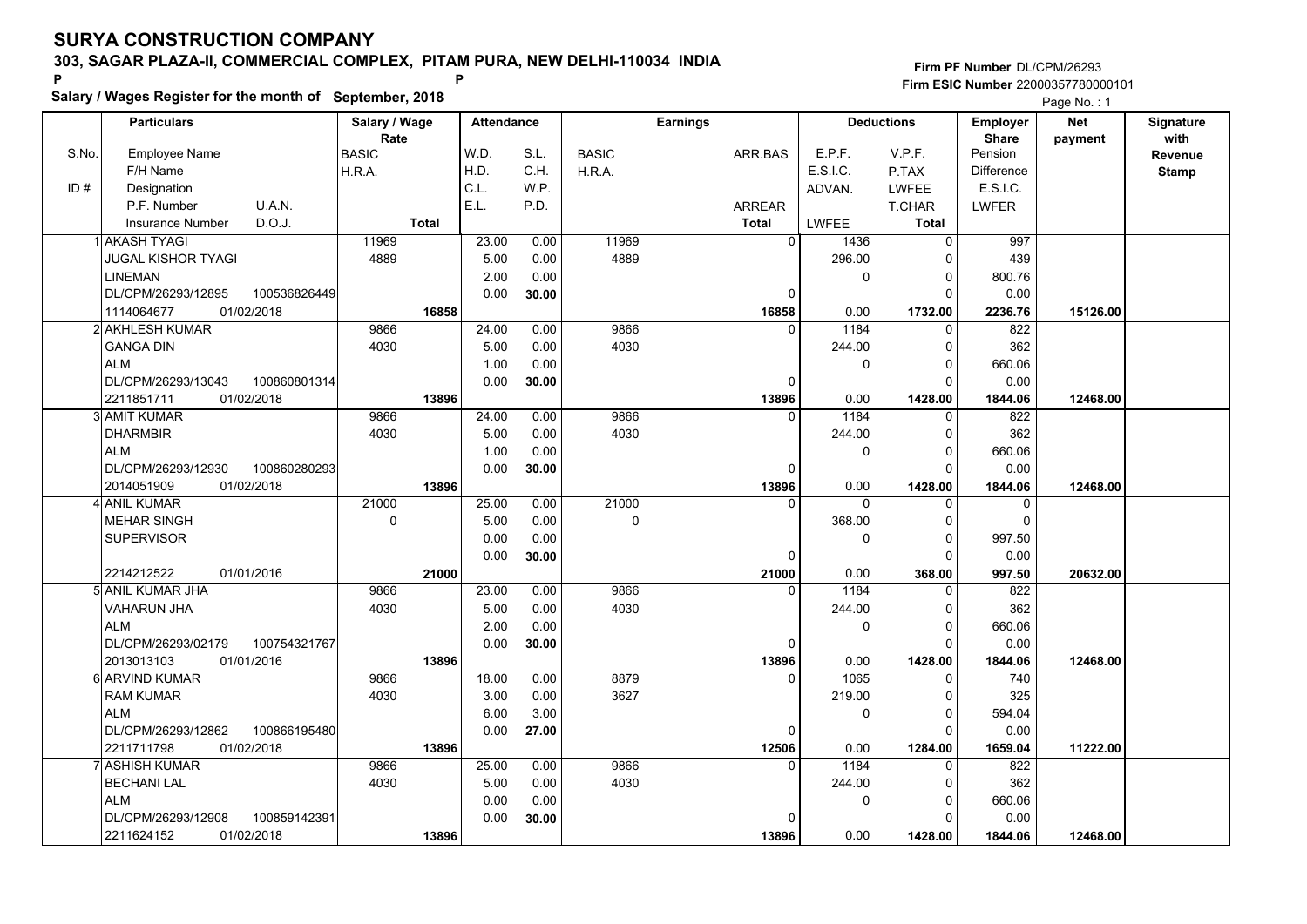**Salary / Wages Register for the month of September, 2018 <sup>P</sup> <sup>P</sup>**

### **Firm PF Number**DL/CPM/26293**Firm ESIC Number** 22000357780000101

|       | <b>Particulars</b>                 | Salary / Wage<br>Rate | <b>Attendance</b> |       |              | <b>Earnings</b> |                        | <b>Deductions</b> | Employer<br><b>Share</b> | <b>Net</b> | Signature<br>with |
|-------|------------------------------------|-----------------------|-------------------|-------|--------------|-----------------|------------------------|-------------------|--------------------------|------------|-------------------|
| S.No. | Employee Name                      | <b>BASIC</b>          | W.D.              | S.L.  | <b>BASIC</b> | ARR BAS         | E.P.F.                 | V.P.F.            | Pension                  | payment    | Revenue           |
|       | F/H Name                           | H.R.A.                | H.D.              | C.H.  | H.R.A.       |                 | E.S.I.C.               | P.TAX             | Difference               |            | <b>Stamp</b>      |
| ID#   | Designation                        |                       | C.L.              | W.P.  |              |                 | ADVAN.                 | <b>LWFEE</b>      | E.S.I.C.                 |            |                   |
|       | U.A.N.<br>P.F. Number              |                       | E.L.              | P.D.  |              | <b>ARREAR</b>   |                        | <b>T.CHAR</b>     | <b>LWFER</b>             |            |                   |
|       | D.O.J.<br>Insurance Number         | <b>Total</b>          |                   |       |              | Total           | LWFEE                  | <b>Total</b>      |                          |            |                   |
|       | 8 ASHISH KUMAR                     | 9866                  | 25.00             | 0.00  | 9866         |                 | $\overline{0}$<br>1184 | $\Omega$          | 822                      |            |                   |
|       | <b>BHAGIRATH</b>                   | 4030                  | 5.00              | 0.00  | 4030         |                 | 244.00                 | 0                 | 362                      |            |                   |
|       | <b>ALM</b>                         |                       | 0.00              | 0.00  |              |                 | $\Omega$               | $\mathbf 0$       | 660.06                   |            |                   |
|       | DL/CPM/26293/12339<br>101015566564 |                       | 0.00              | 30.00 |              |                 | $\Omega$               | $\Omega$          | 0.00                     |            |                   |
|       | 1114946488<br>01/02/2018           | 13896                 |                   |       |              | 13896           | 0.00                   | 1428.00           | 1844.06                  | 12468.00   |                   |
|       | 9 AVDESH                           | 11969                 | 25.00             | 0.00  | 11969        |                 | 1436<br><sup>0</sup>   | 0                 | 997                      |            |                   |
|       | <b>SARJU PRASAD</b>                | 4889                  | 5.00              | 0.00  | 4889         |                 | 296.00                 | 0                 | 439                      |            |                   |
|       | <b>LINEMAN</b>                     |                       | 0.00              | 0.00  |              |                 | 0                      | $\mathbf 0$       | 800.76                   |            |                   |
|       | DL/CPM/26293/12896<br>100867447628 |                       | 0.00              | 30.00 |              |                 | 0                      | 0                 | 0.00                     |            |                   |
|       | 01/02/2018<br>2211624158           | 16858                 |                   |       |              | 16858           | 0.00                   | 1732.00           | 2236.76                  | 15126.00   |                   |
|       | 10 BANWARI LAL                     | 9866                  | 25.00             | 0.00  | 9866         |                 | 1184<br>$\Omega$       | $\mathbf 0$       | 822                      |            |                   |
|       | <b>MEWA LAL</b>                    | 4030                  | 5.00              | 0.00  | 4030         |                 | 244.00                 | 0                 | 362                      |            |                   |
|       | <b>ALM</b>                         |                       | 0.00              | 0.00  |              |                 | 0                      | $\mathbf 0$       | 660.06                   |            |                   |
|       | DL/CPM/26293/12891<br>100863882843 |                       | 0.00              | 30.00 |              |                 | 0                      | $\Omega$          | 0.00                     |            |                   |
|       | 01/02/2018<br>2211624161           | 13896                 |                   |       |              | 13896           | 0.00                   | 1428.00           | 1844.06                  | 12468.00   |                   |
|       | 11 BHAGIRATH                       | 11969                 | 25.00             | 0.00  | 11969        |                 | 1436<br>$\Omega$       | 0                 | 997                      |            |                   |
|       | <b>MANOHAR LAL</b>                 | 4889                  | 5.00              | 0.00  | 4889         |                 | 296.00                 | 0                 | 439                      |            |                   |
|       | <b>LINEMAN</b>                     |                       | 0.00              | 0.00  |              |                 | 0                      | $\Omega$          | 800.76                   |            |                   |
|       | DL/CPM/26293/12918<br>100863039524 |                       | 0.00              | 30.00 |              |                 | $\Omega$               | $\Omega$          | 0.00                     |            |                   |
|       | 2014014472<br>01/02/2018           | 16858                 |                   |       |              | 16858           | 0.00                   | 1732.00           | 2236.76                  | 15126.00   |                   |
|       | 12 CHHOTE LAL                      | 11969                 | 25.00             | 0.00  | 11969        |                 | 1436<br>$\Omega$       | $\Omega$          | 997                      |            |                   |
|       | SAHDEV PRASAD                      | 4889                  | 5.00              | 0.00  | 4889         |                 | 296.00                 | $\mathbf 0$       | 439                      |            |                   |
|       | <b>LINEMAN</b>                     |                       | 0.00              | 0.00  |              |                 | 0                      | $\mathbf 0$       | 800.76                   |            |                   |
|       | 100536832029<br>DL/CPM/26293/12878 |                       | 0.00              | 30.00 |              |                 | 0                      | $\Omega$          | 0.00                     |            |                   |
|       | 01/02/2018<br>2211645085           | 16858                 |                   |       |              | 16858           | 0.00                   | 1732.00           | 2236.76                  | 15126.00   |                   |
|       | 13 DEEPAK KUMAR                    | 9866                  | 25.00             | 0.00  | 9866         |                 | 1184<br>$\Omega$       | $\mathbf 0$       | 822                      |            |                   |
|       | JHOOREE PRASAD                     | 4030                  | 5.00              | 0.00  | 4030         |                 | 244.00                 | 0                 | 362                      |            |                   |
|       | <b>ALM</b>                         |                       | 0.00              | 0.00  |              |                 | 0                      | 0                 | 660.06                   |            |                   |
|       | DL/CPM/26293/12863<br>100861863958 |                       | 0.00              | 30.00 |              |                 | 0                      | $\Omega$          | 0.00                     |            |                   |
|       | 1114066648<br>01/02/2018           | 13896                 |                   |       |              | 13896           | 0.00                   | 1428.00           | 1844.06                  | 12468.00   |                   |
|       | 14 DEV NARAYAN                     | 9866                  | 24.00             | 0.00  | 9866         |                 | 1184<br>$\Omega$       | $\Omega$          | 822                      |            |                   |
|       | <b>MOHAN LAL</b>                   | 4030                  | 5.00              | 0.00  | 4030         |                 | 244.00                 | $\mathbf 0$       | 362                      |            |                   |
|       | <b>ALM</b>                         |                       | 1.00              | 0.00  |              |                 | 0                      | $\mathbf 0$       | 660.06                   |            |                   |
|       | DL/CPM/26293/12864<br>100863963002 |                       | 0.00              | 30.00 |              |                 | O                      | $\Omega$          | 0.00                     |            |                   |
|       | 01/02/2018<br>2211624167           | 13896                 |                   |       |              | 13896           | 0.00                   | 1428.00           | 1844.06                  | 12468.00   |                   |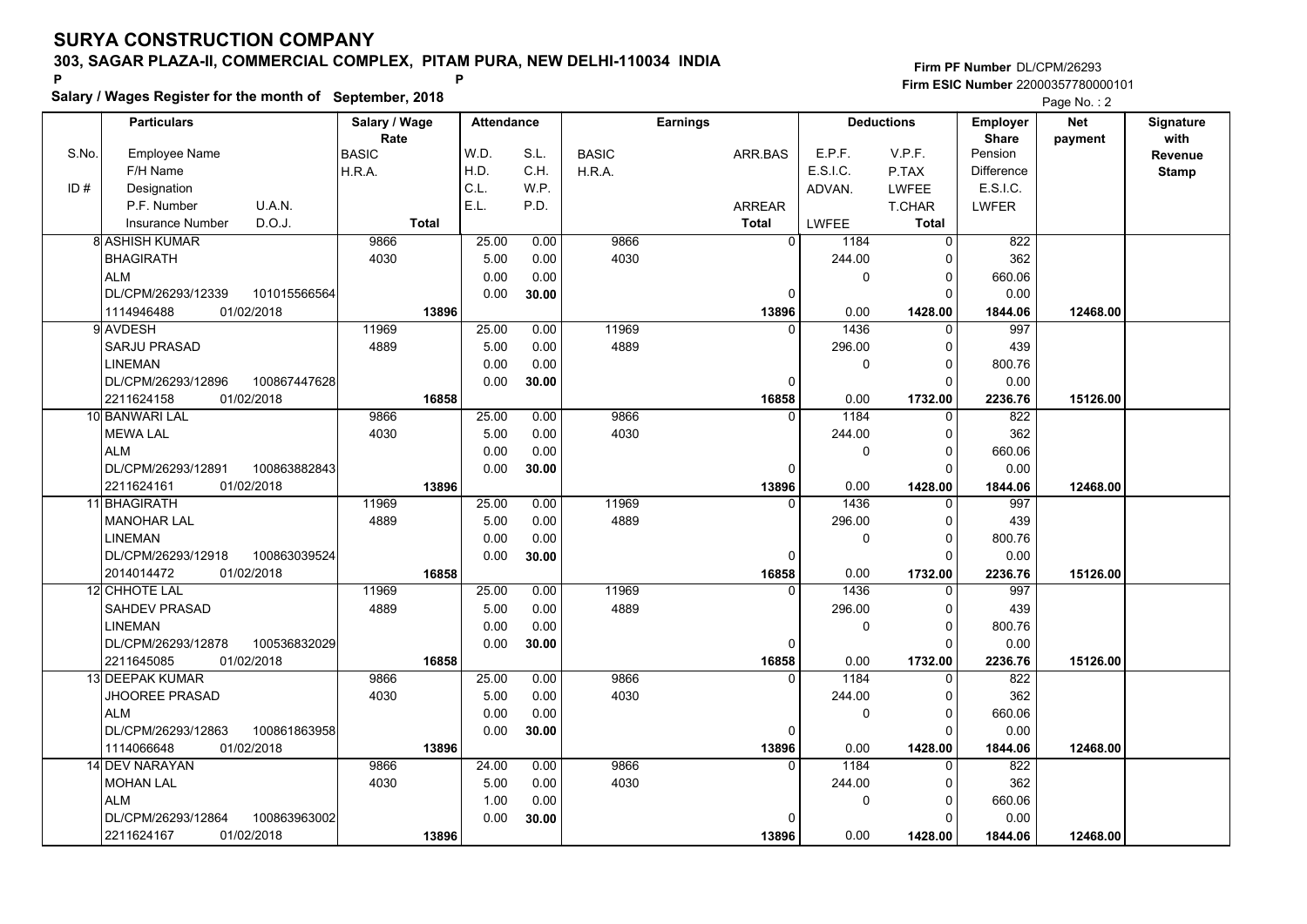**Salary / Wages Register for the month of September, 2018 <sup>P</sup> <sup>P</sup>**

### **Firm PF Number**DL/CPM/26293**Firm ESIC Number** 22000357780000101

|       | <b>Particulars</b>                 | Salary / Wage        | <b>Attendance</b> |       |              | <b>Earnings</b> |              | <b>Deductions</b> | Employer                | <b>Net</b> | Signature              |
|-------|------------------------------------|----------------------|-------------------|-------|--------------|-----------------|--------------|-------------------|-------------------------|------------|------------------------|
| S.No. | Employee Name                      | Rate<br><b>BASIC</b> | W.D.              | S.L.  | <b>BASIC</b> | ARR BAS         | E.P.F.       | V.P.F.            | <b>Share</b><br>Pension | payment    | with<br><b>Revenue</b> |
|       | F/H Name                           | H.R.A.               | H.D.              | C.H.  | H.R.A.       |                 | E.S.I.C.     | P.TAX             | Difference              |            | <b>Stamp</b>           |
| ID#   | Designation                        |                      | C.L.              | W.P.  |              |                 | ADVAN.       | <b>LWFEE</b>      | E.S.I.C.                |            |                        |
|       | U.A.N.<br>P.F. Number              |                      | E.L.              | P.D.  |              | ARREAR          |              | <b>T.CHAR</b>     | <b>LWFER</b>            |            |                        |
|       | D.O.J.<br><b>Insurance Number</b>  | <b>Total</b>         |                   |       |              | <b>Total</b>    | <b>LWFEE</b> | <b>Total</b>      |                         |            |                        |
|       | <b>15 DHARMENDER KUMAR</b>         | 9866                 | 25.00             | 0.00  | 9866         | $\overline{0}$  | 1184         | $\mathbf 0$       | 822                     |            |                        |
|       | PHOOL CHAND                        | 4030                 | 5.00              | 0.00  | 4030         |                 | 244.00       | $\Omega$          | 362                     |            |                        |
|       | <b>ALM</b>                         |                      | 0.00              | 0.00  |              |                 | 0            | 0                 | 660.06                  |            |                        |
|       | DL/CPM/26293/12885<br>100865329935 |                      | 0.00              | 30.00 |              | $\mathbf 0$     |              | $\Omega$          | 0.00                    |            |                        |
|       | 2211624178<br>01/02/2018           | 13896                |                   |       |              | 13896           | 0.00         | 1428.00           | 1844.06                 | 12468.00   |                        |
|       | 16 DHEERAJ KUMAR THAKUR            | 21000                | 25.00             | 0.00  | 21000        | $\Omega$        | $\mathbf 0$  | 0                 | $\mathbf 0$             |            |                        |
|       | <b>SHATRUGHAN THAKUR</b>           | $\pmb{0}$            | 5.00              | 0.00  | $\pmb{0}$    |                 | 368.00       | $\Omega$          | $\pmb{0}$               |            |                        |
|       | <b>SUPERVISOR</b>                  |                      | 0.00              | 0.00  |              |                 | $\mathbf 0$  | $\mathbf 0$       | 997.50                  |            |                        |
|       |                                    |                      | 0.00              | 30.00 |              | $\mathbf 0$     |              | $\Omega$          | 0.00                    |            |                        |
|       | 2214212214<br>17/06/2015           | 21000                |                   |       |              | 21000           | 0.00         | 368.00            | 997.50                  | 20632.00   |                        |
|       | 17 DILEEP SINGH                    | 9866                 | 0.00              | 0.00  | 0            | $\Omega$        | $\Omega$     | $\Omega$          | $\mathbf 0$             |            |                        |
|       | <b>RAM SHANKAR</b>                 | 4030                 | 0.00              | 0.00  | $\mathbf 0$  |                 | 0.00         | $\Omega$          | $\mathbf 0$             |            |                        |
|       | <b>ALM</b>                         |                      | 0.00              | 30.00 |              |                 | 0            | $\mathbf 0$       | 0.00                    |            |                        |
|       | DL/CPM/26293/12904<br>100866281542 |                      | 0.00              | 0.00  |              | 0               |              | $\mathbf 0$       | 0.00                    |            |                        |
|       | 01/02/2018<br>1111624180           | 13896                |                   |       |              | $\mathbf{0}$    | 0.00         | 0.00              | 0.00                    | 0.00       |                        |
|       | 18 GANGA RAM                       | 11969                | 20.00             | 0.00  | 11969        | $\Omega$        | 1436         | 0                 | 997                     |            |                        |
|       | <b>ARJUN LAL</b>                   | 4889                 | 4.00              | 0.00  | 4889         |                 | 296.00       | $\mathbf 0$       | 439                     |            |                        |
|       | <b>LINEMAN</b>                     |                      | 0.00              | 0.00  |              |                 | 0            | $\Omega$          | 800.76                  |            |                        |
|       | DL/CPM/26293/12880<br>100858449251 |                      | 6.00              | 30.00 |              | $\mathbf 0$     |              | $\Omega$          | 0.00                    |            |                        |
|       | 1111624240<br>01/02/2018           | 16858                |                   |       |              | 16858           | 0.00         | 1732.00           | 2236.76                 | 15126.00   |                        |
|       | 19 GANGA SEWAK                     | 11969                | 7.00              | 0.00  | 3192         | $\Omega$        | 383          | $\Omega$          | 266                     |            |                        |
|       | <b>SUKH NANDAN</b>                 | 4889                 | 1.00              | 0.00  | 1304         |                 | 79.00        | $\Omega$          | 117                     |            |                        |
|       | <b>LINEMAN</b>                     |                      | 0.00              | 22.00 |              |                 | 0            | $\mathbf 0$       | 213.56                  |            |                        |
|       | DL/CPM/26293/12849<br>100868664958 |                      | 0.00              | 8.00  |              | $\mathbf 0$     |              | $\Omega$          | 0.00                    |            |                        |
|       | 01/02/2018<br>2211624243           | 16858                |                   |       |              | 4496            | 0.00         | 462.00            | 596.56                  | 4034.00    |                        |
|       | <b>20 GAUTAM SINGH</b>             | 9866                 | 23.00             | 0.00  | 9866         | $\Omega$        | 1184         | $\Omega$          | 822                     |            |                        |
|       | <b>NIHAL SINGH</b>                 | 4030                 | 5.00              | 0.00  | 4030         |                 | 244.00       | $\Omega$          | 362                     |            |                        |
|       | <b>ALM</b>                         |                      | 2.00              | 0.00  |              |                 | 0            | $\mathbf 0$       | 660.06                  |            |                        |
|       | DL/CPM/26293/12894<br>100864850254 |                      | 0.00              | 30.00 |              | $\mathbf 0$     |              | $\Omega$          | 0.00                    |            |                        |
|       | 2212979651<br>01/02/2018           | 13896                |                   |       |              | 13896           | 0.00         | 1428.00           | 1844.06                 | 12468.00   |                        |
|       | 21 GUDDU                           | 9866                 | 8.00              | 0.00  | 5591         | $\overline{0}$  | 671          | $\overline{0}$    | 466                     |            |                        |
|       | <b>GANGA RAM</b>                   | 4030                 | 1.00              | 0.00  | 2284         |                 | 138.00       | $\Omega$          | 205                     |            |                        |
|       | <b>ALM</b>                         |                      | 0.00              | 13.00 |              |                 | 0            | $\mathbf 0$       | 374.06                  |            |                        |
|       | DL/CPM/26293/12889<br>100860805370 |                      | 8.00              | 17.00 |              | 0               |              | $\Omega$          | 0.00                    |            |                        |
|       | 2014013928<br>01/02/2018           | 13896                |                   |       |              | 7875            | 0.00         | 809.00            | 1045.06                 | 7066.00    |                        |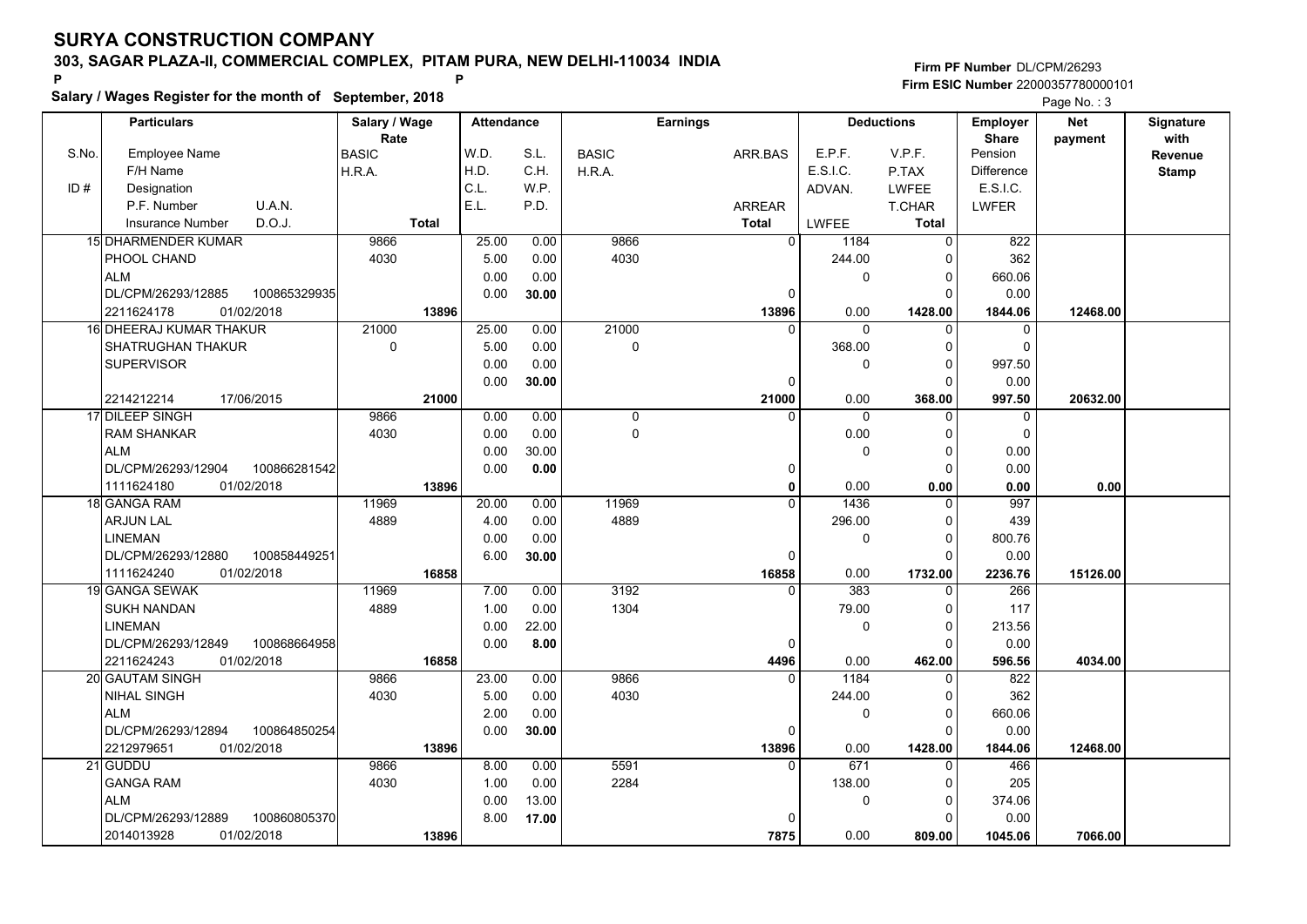**Salary / Wages Register for the month of September, 2018 <sup>P</sup> <sup>P</sup>**

### **Firm PF Number**DL/CPM/26293**Firm ESIC Number** 22000357780000101

|       | <b>Particulars</b>                 | Salary / Wage        | <b>Attendance</b> |       |              | <b>Earnings</b> |              | <b>Deductions</b> | Employer                | <b>Net</b> | Signature       |
|-------|------------------------------------|----------------------|-------------------|-------|--------------|-----------------|--------------|-------------------|-------------------------|------------|-----------------|
| S.No. | Employee Name                      | Rate<br><b>BASIC</b> | W.D.              | S.L.  | <b>BASIC</b> | ARR BAS         | E.P.F.       | V.P.F.            | <b>Share</b><br>Pension | payment    | with<br>Revenue |
|       | F/H Name                           | H.R.A.               | H.D.              | C.H.  | H.R.A.       |                 | E.S.I.C.     | P.TAX             | <b>Difference</b>       |            | <b>Stamp</b>    |
| ID#   | Designation                        |                      | C.L.              | W.P.  |              |                 | ADVAN.       | LWFEE             | E.S.I.C.                |            |                 |
|       | U.A.N.<br>P.F. Number              |                      | E.L.              | P.D.  |              | <b>ARREAR</b>   |              | T.CHAR            | <b>LWFER</b>            |            |                 |
|       | D.O.J.<br><b>Insurance Number</b>  | <b>Total</b>         |                   |       |              | <b>Total</b>    | <b>LWFEE</b> | <b>Total</b>      |                         |            |                 |
|       | 22 HARI KISHAN                     | 11969                | 25.00             | 0.00  | 11969        | $\overline{0}$  | 1436         | $\mathbf 0$       | 997                     |            |                 |
|       | <b>KALE RAM</b>                    | 4889                 | 5.00              | 0.00  | 4889         |                 | 296.00       | $\Omega$          | 439                     |            |                 |
|       | <b>FITTER</b>                      |                      | 0.00              | 0.00  |              |                 | 0            | 0                 | 800.76                  |            |                 |
|       | DL/CPM/26293/12871<br>100862146424 |                      | 0.00              | 30.00 |              | $\Omega$        |              | $\Omega$          | 0.00                    |            |                 |
|       | 01/02/2018<br>1111645093           | 16858                |                   |       |              | 16858           | 0.00         | 1732.00           | 2236.76                 | 15126.00   |                 |
|       | 23 HARIHAR KUSHWAHA                | 9866                 | 23.00             | 0.00  | 9866         | 0               | 1184         | 0                 | 822                     |            |                 |
|       | <b>RAM KISHAN</b>                  | 4030                 | 5.00              | 0.00  | 4030         |                 | 244.00       | $\Omega$          | 362                     |            |                 |
|       | <b>ALM</b>                         |                      | 2.00              | 0.00  |              |                 | 0            | $\mathbf 0$       | 660.06                  |            |                 |
|       | DL/CPM/26293/13040<br>100866184209 |                      | 0.00              | 30.00 |              | $\Omega$        |              | $\Omega$          | 0.00                    |            |                 |
|       | 01/02/2018<br>2211624249           | 13896                |                   |       |              | 13896           | 0.00         | 1428.00           | 1844.06                 | 12468.00   |                 |
|       | 24 JAGDEV                          | 11969                | 25.00             | 0.00  | 11969        | $\Omega$        | 1436         | $\Omega$          | 997                     |            |                 |
|       | <b>SHYAM LAL</b>                   | 4889                 | 5.00              | 0.00  | 4889         |                 | 296.00       | 0                 | 439                     |            |                 |
|       | <b>FOREMAN</b>                     |                      | 0.00              | 0.00  |              |                 | 0            | $\mathbf 0$       | 800.76                  |            |                 |
|       | DL/CPM/26293/13225<br>100630416557 |                      | 0.00              | 30.00 |              | 0               |              | $\Omega$          | 0.00                    |            |                 |
|       | 01/02/2018<br>2211624253           | 16858                |                   |       |              | 16858           | 0.00         | 1732.00           | 2236.76                 | 15126.00   |                 |
|       | 25 JAI RAM                         | 11969                | 5.00              | 0.00  | 1995         | $\Omega$        | 239          | 0                 | 166                     |            |                 |
|       | <b>RAM LAL</b>                     | 4889                 | 0.00              | 0.00  | 815          |                 | 50.00        | 0                 | 73                      |            |                 |
|       | <b>LINEMAN</b>                     |                      | 0.00              | 25.00 |              |                 | 0            | $\Omega$          | 133.48                  |            |                 |
|       | DL/CPM/26293/12850<br>100866210958 |                      | 0.00              | 5.00  |              | $\Omega$        |              | $\Omega$          | 0.00                    |            |                 |
|       | 2211624259<br>01/02/2018           | 16858                |                   |       |              | 2810            | 0.00         | 289.00            | 372.48                  | 2521.00    |                 |
|       | 26 JHOORI                          | 11969                | 25.00             | 0.00  | 11969        | <sup>0</sup>    | 1436         | 0                 | 997                     |            |                 |
|       | <b>SHIV GULAB</b>                  | 4889                 | 5.00              | 0.00  | 4889         |                 | 296.00       | $\mathbf 0$       | 439                     |            |                 |
|       | <b>FOREMAN</b>                     |                      | 0.00              | 0.00  |              |                 | 0            | $\mathbf 0$       | 800.76                  |            |                 |
|       | DL/CPM/26293/13224<br>100536820777 |                      | 0.00              | 30.00 |              | 0               |              | 0                 | 0.00                    |            |                 |
|       | 01/02/2018<br>2211624261           | 16858                |                   |       |              | 16858           | 0.00         | 1732.00           | 2236.76                 | 15126.00   |                 |
|       | 27 JITENDER KUMAR                  | 11969                | 25.00             | 0.00  | 11969        | $\Omega$        | 1436         | $\mathbf 0$       | 997                     |            |                 |
|       | PHOOL CHAND                        | 4889                 | 5.00              | 0.00  | 4889         |                 | 296.00       | $\mathbf 0$       | 439                     |            |                 |
|       | <b>LINEMAN</b>                     |                      | 0.00              | 0.00  |              |                 | 0            | $\mathbf 0$       | 800.76                  |            |                 |
|       | DL/CPM/26293/12903<br>100865330018 |                      | 0.00              | 30.00 |              | $\Omega$        |              | $\Omega$          | 0.00                    |            |                 |
|       | 2211624263<br>01/02/2018           | 16858                |                   |       |              | 16858           | 0.00         | 1732.00           | 2236.76                 | 15126.00   |                 |
|       | 28 MANISH JAISWAL                  | 9866                 | 24.00             | 0.00  | 9866         | $\Omega$        | 1184         | $\mathbf 0$       | 822                     |            |                 |
|       | N.P JAISWAL                        | 4030                 | 5.00              | 0.00  | 4030         |                 | 244.00       | $\Omega$          | 362                     |            |                 |
|       | <b>ALM</b>                         |                      | 1.00              | 0.00  |              |                 | 0            | $\mathbf 0$       | 660.06                  |            |                 |
|       | 100536817361<br>DL/CPM/26293/12873 |                      | 0.00              | 30.00 |              |                 |              | $\Omega$          | 0.00                    |            |                 |
|       | 2211624272<br>01/02/2018           | 13896                |                   |       |              | 13896           | 0.00         | 1428.00           | 1844.06                 | 12468.00   |                 |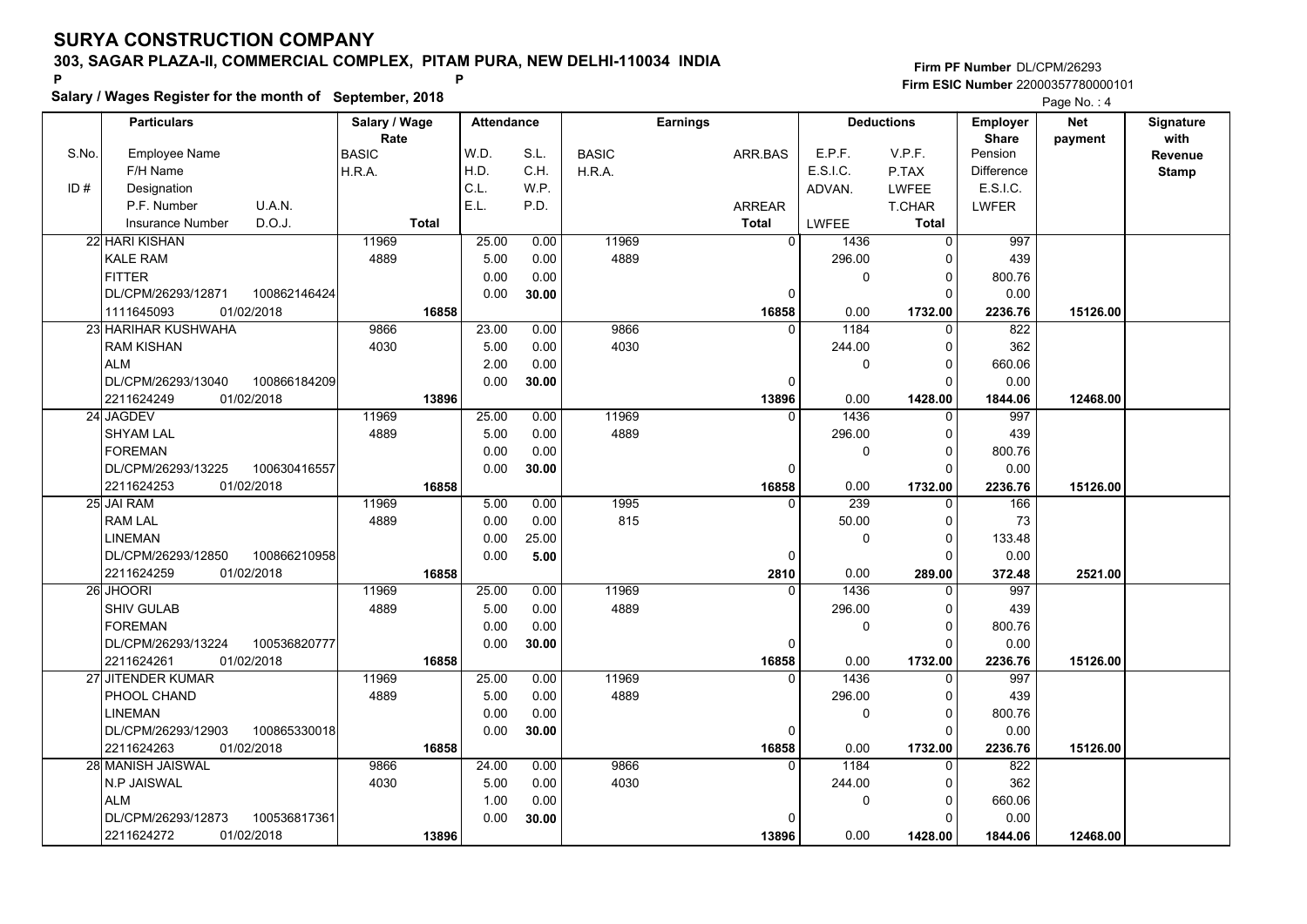**Salary / Wages Register for the month of September, 2018 <sup>P</sup> <sup>P</sup>**

### **Firm PF Number**DL/CPM/26293**Firm ESIC Number** 22000357780000101

|       | <b>Particulars</b>                 | Salary / Wage        | <b>Attendance</b> |       |              | <b>Earnings</b> |                  | <b>Deductions</b> | <b>Employer</b>         | <b>Net</b> | Signature       |
|-------|------------------------------------|----------------------|-------------------|-------|--------------|-----------------|------------------|-------------------|-------------------------|------------|-----------------|
| S.No. | Employee Name                      | Rate<br><b>BASIC</b> | W.D.              | S.L.  | <b>BASIC</b> | ARR.BAS         | E.P.F.           | V.P.F.            | <b>Share</b><br>Pension | payment    | with<br>Revenue |
|       | F/H Name                           | H.R.A.               | H.D.              | C.H.  | H.R.A.       |                 | E.S.I.C.         | P.TAX             | <b>Difference</b>       |            | <b>Stamp</b>    |
| ID#   | Designation                        |                      | C.L.              | W.P.  |              |                 | ADVAN.           | LWFEE             | E.S.I.C.                |            |                 |
|       | U.A.N.<br>P.F. Number              |                      | E.L.              | P.D.  |              | <b>ARREAR</b>   |                  | <b>T.CHAR</b>     | <b>LWFER</b>            |            |                 |
|       | D.O.J.<br><b>Insurance Number</b>  | <b>Total</b>         |                   |       |              | <b>Total</b>    | <b>LWFEE</b>     | <b>Total</b>      |                         |            |                 |
|       | 29 MANOJ KUMAR                     | 9866                 | 24.00             | 0.00  | 9866         |                 | 0 l<br>1184      | $\mathbf 0$       | 822                     |            |                 |
|       | <b>GANGADHAR</b>                   | 4030                 | 5.00              | 0.00  | 4030         |                 | 244.00           | 0                 | 362                     |            |                 |
|       | <b>ALM</b>                         |                      | 1.00              | 0.00  |              |                 | 0                | $\mathbf 0$       | 660.06                  |            |                 |
|       | DL/CPM/26293/12916<br>100860812913 |                      | 0.00              | 30.00 |              |                 | 0                | $\Omega$          | 0.00                    |            |                 |
|       | 1114466013<br>01/02/2018           | 13896                |                   |       |              | 13896           | 0.00             | 1428.00           | 1844.06                 | 12468.00   |                 |
|       | 30 MANTUN MAHTO                    | 9866                 | 24.00             | 0.00  | 9866         |                 | 1184<br>$\Omega$ | $\mathbf 0$       | 822                     |            |                 |
|       | RAMPRAVESH MAHTO                   | 4030                 | 5.00              | 0.00  | 4030         |                 | 244.00           | 0                 | 362                     |            |                 |
|       | <b>ALM</b>                         |                      | 1.00              | 0.00  |              |                 | 0                | $\Omega$          | 660.06                  |            |                 |
|       | DL/CPM/26293/12874<br>100866662745 |                      | 0.00              | 30.00 |              |                 | $\Omega$         | $\Omega$          | 0.00                    |            |                 |
|       | 01/02/2018<br>2211624274           | 13896                |                   |       |              | 13896           | 0.00             | 1428.00           | 1844.06                 | 12468.00   |                 |
|       | 31 MD SADIK HUSAIN                 | 9866                 | 0.00              | 0.00  | 0            |                 | $\Omega$<br>0    | $\mathbf 0$       | 0                       |            |                 |
|       | <b>HASIBURRAHMAN</b>               | 4030                 | 0.00              | 0.00  | 0            |                 | 0.00             | $\mathbf 0$       | $\Omega$                |            |                 |
|       | <b>ALM</b>                         |                      | 0.00              | 30.00 |              |                 | 0                | $\mathbf 0$       | 0.00                    |            |                 |
|       | DL/CPM/26293/02528<br>100752988378 |                      | 0.00              | 0.00  |              |                 | 0                | $\Omega$          | 0.00                    |            |                 |
|       | 2214145558<br>01/06/2016           | 13896                |                   |       |              |                 | 0<br>0.00        | 0.00              | 0.00                    | 0.00       |                 |
|       | 32 MEVA RAM PAL                    | 11969                | 25.00             | 0.00  | 11969        |                 | 1436<br>$\Omega$ | $\mathbf 0$       | 997                     |            |                 |
|       | <b>GAYA PRASAD</b>                 | 4889                 | 5.00              | 0.00  | 4889         |                 | 296.00           | $\mathbf 0$       | 439                     |            |                 |
|       | <b>LINEMAN</b>                     |                      | 0.00              | 0.00  |              |                 | 0                | $\mathbf 0$       | 800.76                  |            |                 |
|       | DL/CPM/26293/12851<br>100860860471 |                      | 0.00              | 30.00 |              |                 | $\Omega$         | 0                 | 0.00                    |            |                 |
|       | 2211624275<br>01/02/2018           | 16858                |                   |       |              | 16858           | 0.00             | 1732.00           | 2236.76                 | 15126.00   |                 |
|       | 33 MUKESH                          | 11969                | 25.00             | 0.00  | 11969        |                 | 1436<br>$\Omega$ | $\Omega$          | 997                     |            |                 |
|       | <b>JOGINDER SINGH</b>              | 4889                 | 5.00              | 0.00  | 4889         |                 | 296.00           | $\Omega$          | 439                     |            |                 |
|       | LINEMAN                            |                      | 0.00              | 0.00  |              |                 | 0                | 0                 | 800.76                  |            |                 |
|       | DL/CPM/26293/12924<br>100861906780 |                      | 0.00              | 30.00 |              |                 | $\Omega$         | $\Omega$          | 0.00                    |            |                 |
|       | 01/02/2018<br>2211624277           | 16858                |                   |       |              | 16858           | 0.00             | 1732.00           | 2236.76                 | 15126.00   |                 |
|       | 34 NARESH                          | 11969                | 15.00             | 0.00  | 9974         |                 | 1197<br>$\Omega$ | $\mathbf 0$       | 831                     |            |                 |
|       | <b>RAMESHWAR</b>                   | 4889                 | 2.00              | 0.00  | 4074         |                 | 246.00           | 0                 | 366                     |            |                 |
|       | <b>LINEMAN</b>                     |                      | 0.00              | 5.00  |              |                 | 0                | $\mathbf 0$       | 667.28                  |            |                 |
|       | 100866570193<br>DL/CPM/26293/12870 |                      | 8.00              | 25.00 |              |                 | $\Omega$         | $\Omega$          | 0.00                    |            |                 |
|       | 2211624282<br>01/02/2018           | 16858                |                   |       |              | 14048           | 0.00             | 1443.00           | 1864.28                 | 12605.00   |                 |
|       | 35 NARESH KUMAR                    | 9866                 | 25.00             | 0.00  | 9866         |                 | 1184<br>0        | $\Omega$          | 822                     |            |                 |
|       | <b>DARSHAN</b>                     | 4030                 | 5.00              | 0.00  | 4030         |                 | 244.00           | $\mathbf 0$       | 362                     |            |                 |
|       | <b>ALM</b>                         |                      | 0.00              | 0.00  |              |                 | 0                | $\mathbf 0$       | 660.06                  |            |                 |
|       | DL/CPM/26293/12911<br>100251347833 |                      | 0.00              | 30.00 |              |                 | O                | $\Omega$          | 0.00                    |            |                 |
|       | 2211624280<br>01/02/2018           | 13896                |                   |       |              | 13896           | 0.00             | 1428.00           | 1844.06                 | 12468.00   |                 |
|       |                                    |                      |                   |       |              |                 |                  |                   |                         |            |                 |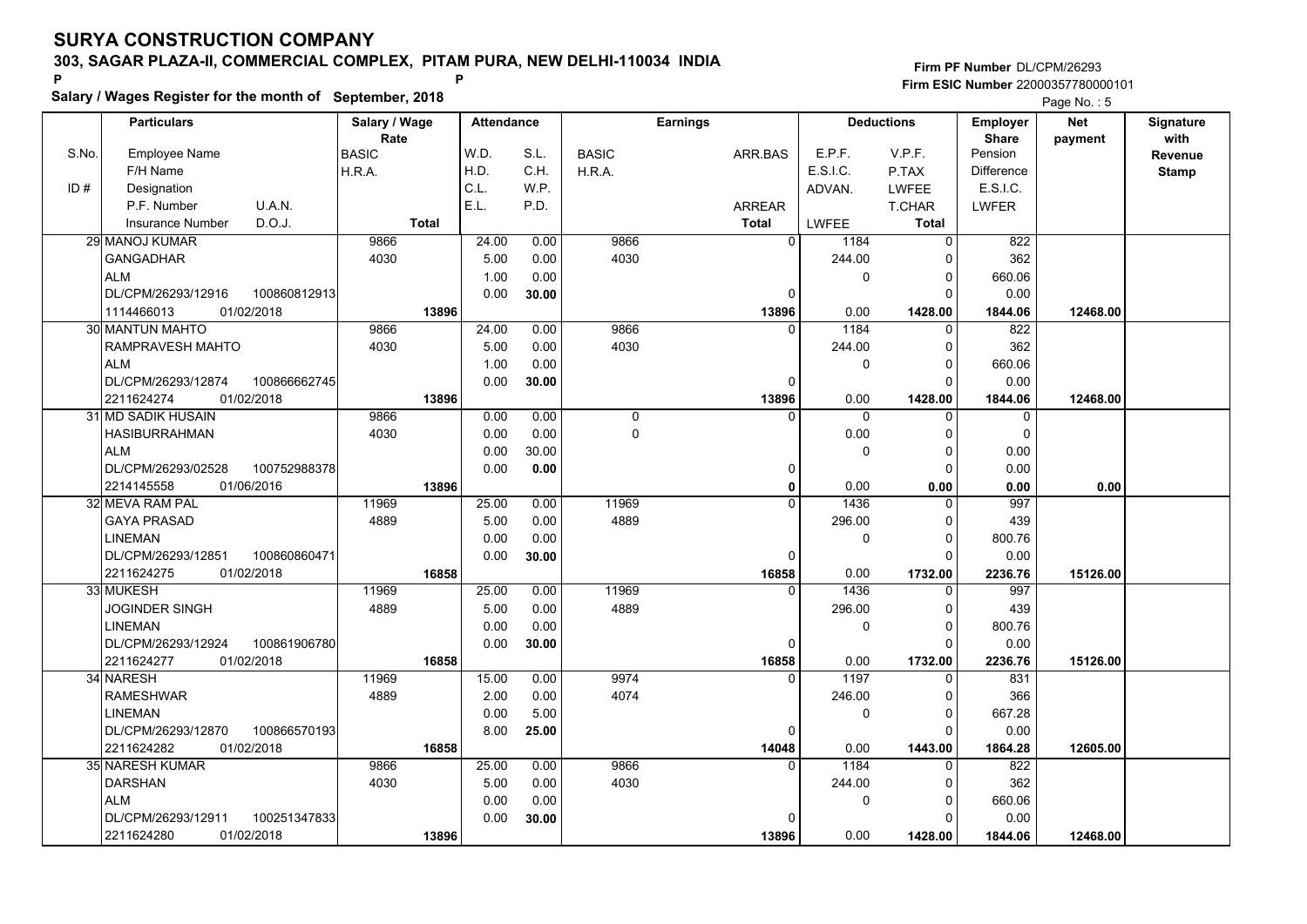**Salary / Wages Register for the month of September, 2018 <sup>P</sup> <sup>P</sup>**

### **Firm PF Number**DL/CPM/26293**Firm ESIC Number** 22000357780000101

|       | <b>Particulars</b>                 | Salary / Wage        | <b>Attendance</b> |       |              | <b>Earnings</b> |                |              | <b>Deductions</b> | <b>Employer</b>         | <b>Net</b> | Signature       |
|-------|------------------------------------|----------------------|-------------------|-------|--------------|-----------------|----------------|--------------|-------------------|-------------------------|------------|-----------------|
| S.No. | Employee Name                      | Rate<br><b>BASIC</b> | W.D.              | S.L.  | <b>BASIC</b> | ARR.BAS         |                | E.P.F.       | V.P.F.            | <b>Share</b><br>Pension | payment    | with<br>Revenue |
|       | F/H Name                           | H.R.A.               | H.D.              | C.H.  | H.R.A.       |                 |                | E.S.I.C.     | P.TAX             | <b>Difference</b>       |            | <b>Stamp</b>    |
| ID#   | Designation                        |                      | C.L.              | W.P.  |              |                 |                | ADVAN.       | <b>LWFEE</b>      | E.S.I.C.                |            |                 |
|       | U.A.N.<br>P.F. Number              |                      | E.L.              | P.D.  |              | ARREAR          |                |              | <b>T.CHAR</b>     | <b>LWFER</b>            |            |                 |
|       | D.O.J.<br><b>Insurance Number</b>  | <b>Total</b>         |                   |       |              | <b>Total</b>    |                | <b>LWFEE</b> | Total             |                         |            |                 |
|       | 36 PAWAN KUMAR                     | 9866                 | 23.00             | 0.00  | 9866         |                 | $\overline{0}$ | 1184         | $\mathbf 0$       | 822                     |            |                 |
|       | <b>JAWAHAR LAL</b>                 | 4030                 | 5.00              | 0.00  | 4030         |                 |                | 244.00       | $\Omega$          | 362                     |            |                 |
|       | <b>ALM</b>                         |                      | 2.00              | 0.00  |              |                 |                | 0            | $\mathbf 0$       | 660.06                  |            |                 |
|       | DL/CPM/26293/12859<br>100270502067 |                      | 0.00              | 30.00 |              |                 | $\Omega$       |              | $\Omega$          | 0.00                    |            |                 |
|       | 2211624290<br>01/02/2018           | 13896                |                   |       |              |                 | 13896          | 0.00         | 1428.00           | 1844.06                 | 12468.00   |                 |
|       | 37 PHOOL CHANDRA                   | 9866                 | 10.00             | 0.00  | 6248         |                 | $\Omega$       | 750          | $\Omega$          | 520                     |            |                 |
|       | СННОТА                             | 4030                 | 1.00              | 0.00  | 2552         |                 |                | 154.00       | $\mathbf 0$       | 230                     |            |                 |
|       | <b>ALM</b>                         |                      | 8.00              | 11.00 |              |                 |                | 0            | $\Omega$          | 418.00                  |            |                 |
|       | DL/CPM/26293/12886<br>100859849574 |                      | 0.00              | 19.00 |              |                 | $\mathbf 0$    |              | $\Omega$          | 0.00                    |            |                 |
|       | 1114132925<br>01/02/2018           | 13896                |                   |       |              |                 | 8800           | 0.00         | 904.00            | 1168.00                 | 7896.00    |                 |
|       | 38 PHOOL KUMAR                     | 11969                | 10.00             | 0.00  | 7580         |                 | $\Omega$       | 910          | 0                 | 631                     |            |                 |
|       | CHHOTA                             | 4889                 | 2.00              | 0.00  | 3096         |                 |                | 187.00       | $\Omega$          | 279                     |            |                 |
|       | <b>LINEMAN</b>                     |                      | 7.00              | 11.00 |              |                 |                | 0            | $\mathbf 0$       | 507.11                  |            |                 |
|       | DL/CPM/26293/12925<br>100859849588 |                      | 0.00              | 19.00 |              |                 | $\mathbf 0$    |              | $\Omega$          | 0.00                    |            |                 |
|       | 2211711773<br>01/02/2018           | 16858                |                   |       |              |                 | 10676          | 0.00         | 1097.00           | 1417.11                 | 9579.00    |                 |
|       | 39 PRAMOD KUMAR                    | 11969                | 24.00             | 0.00  | 11969        |                 | $\Omega$       | 1436         | $\Omega$          | 997                     |            |                 |
|       | <b>MAIKU LAL</b>                   | 4889                 | 5.00              | 0.00  | 4889         |                 |                | 296.00       | $\Omega$          | 439                     |            |                 |
|       | <b>LINEMAN</b>                     |                      | 1.00              | 0.00  |              |                 |                | 0            | $\mathbf 0$       | 800.76                  |            |                 |
|       | DL/CPM/26293/12876<br>100863531333 |                      | 0.00              | 30.00 |              |                 | $\mathbf 0$    |              | $\Omega$          | 0.00                    |            |                 |
|       | 01/02/2018<br>2211645103           | 16858                |                   |       |              |                 | 16858          | 0.00         | 1732.00           | 2236.76                 | 15126.00   |                 |
|       | 40 PUTAN KUMAR                     | 9866                 | 23.00             | 0.00  | 9866         |                 | $\Omega$       | 1184         | $\Omega$          | 822                     |            |                 |
|       | <b>RAM KARAN</b>                   | 4030                 | 5.00              | 0.00  | 4030         |                 |                | 244.00       | $\Omega$          | 362                     |            |                 |
|       | <b>ALM</b>                         |                      | 2.00              | 0.00  |              |                 |                | 0            | $\pmb{0}$         | 660.06                  |            |                 |
|       | DL/CPM/26293/12890<br>100866178037 |                      | 0.00              | 30.00 |              |                 | 0              |              | $\Omega$          | 0.00                    |            |                 |
|       | 01/02/2018<br>2211645104           | 13896                |                   |       |              |                 | 13896          | 0.00         | 1428.00           | 1844.06                 | 12468.00   |                 |
|       | 41 RAJ BAHADUR                     | 9866                 | 25.00             | 0.00  | 9866         |                 | $\Omega$       | 1184         | 0                 | 822                     |            |                 |
|       | <b>HAR DAYAL</b>                   | 4030                 | 5.00              | 0.00  | 4030         |                 |                | 244.00       | $\Omega$          | 362                     |            |                 |
|       | <b>ALM</b>                         |                      | 0.00              | 0.00  |              |                 |                | 0            | $\mathbf 0$       | 660.06                  |            |                 |
|       | DL/CPM/26293/12887<br>100861237410 |                      | 0.00              | 30.00 |              |                 | $\mathbf 0$    |              | $\Omega$          | 0.00                    |            |                 |
|       | 1114034499<br>01/02/2018           | 13896                |                   |       |              |                 | 13896          | 0.00         | 1428.00           | 1844.06                 | 12468.00   |                 |
|       | 42 RAJ KUMAR                       | 9866                 | 24.00             | 0.00  | 9866         |                 | $\Omega$       | 1184         | $\mathbf{0}$      | 822                     |            |                 |
|       | <b>GHURU</b>                       | 4030                 | 5.00              | 0.00  | 4030         |                 |                | 244.00       | $\Omega$          | 362                     |            |                 |
|       | <b>ALM</b>                         |                      | 1.00              | 0.00  |              |                 |                | 0            | $\mathbf 0$       | 660.06                  |            |                 |
|       | DL/CPM/26293/12888<br>100860895397 |                      | 0.00              | 30.00 |              |                 | $\Omega$       |              | $\Omega$          | 0.00                    |            |                 |
|       | 2211645105<br>01/02/2018           | 13896                |                   |       |              |                 | 13896          | 0.00         | 1428.00           | 1844.06                 | 12468.00   |                 |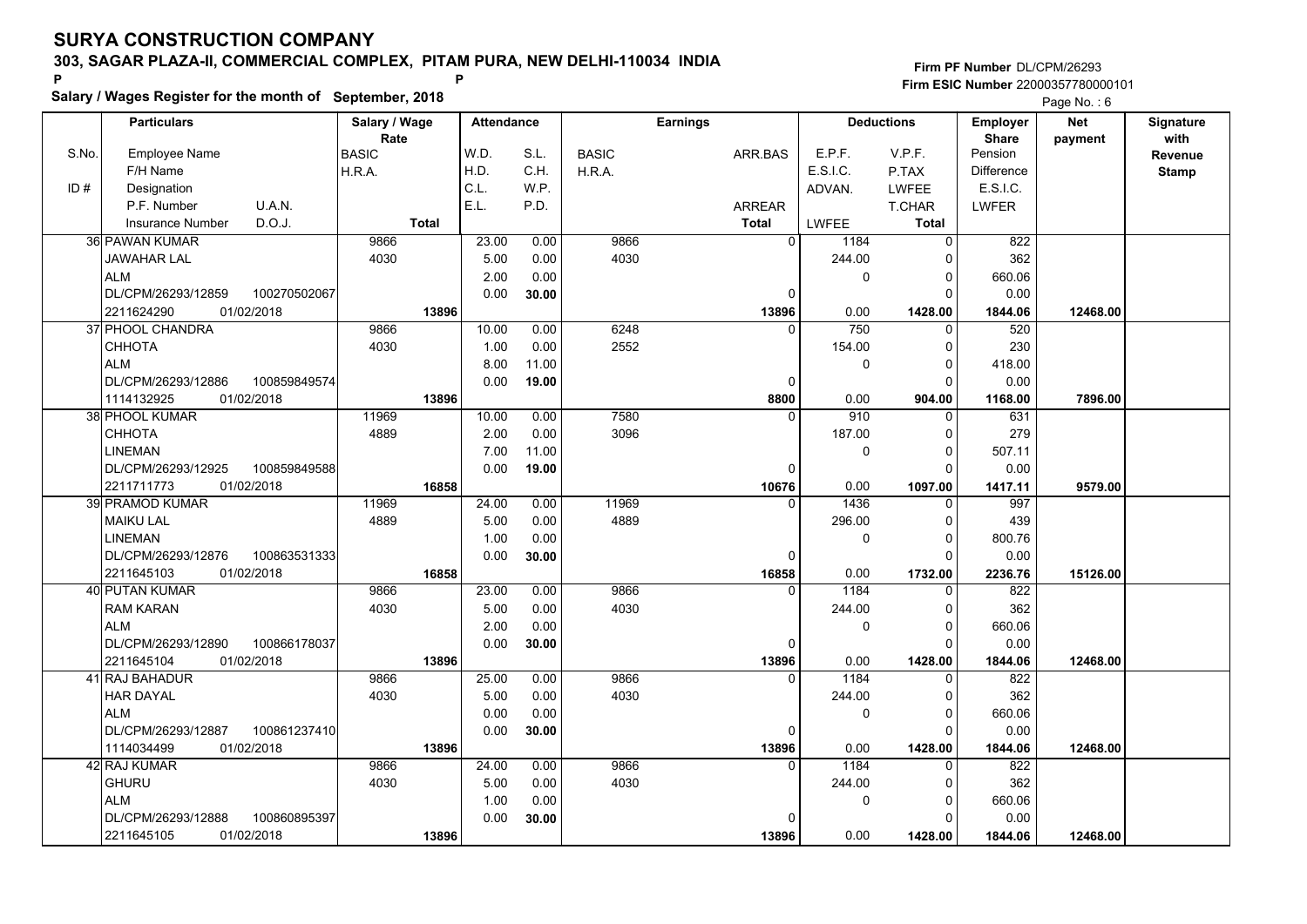**Salary / Wages Register for the month of September, 2018 <sup>P</sup> <sup>P</sup>**

### **Firm PF Number**DL/CPM/26293**Firm ESIC Number** 22000357780000101

|       | <b>Particulars</b>                 | Salary / Wage        | <b>Attendance</b> |       |              | <b>Earnings</b> |          | <b>Deductions</b> | Employer                | <b>Net</b> | Signature       |
|-------|------------------------------------|----------------------|-------------------|-------|--------------|-----------------|----------|-------------------|-------------------------|------------|-----------------|
| S.No. | Employee Name                      | Rate<br><b>BASIC</b> | W.D.              | S.L.  | <b>BASIC</b> | ARR BAS         | E.P.F.   | V.P.F.            | <b>Share</b><br>Pension | payment    | with<br>Revenue |
|       | F/H Name                           | H.R.A.               | H.D.              | C.H.  | H.R.A.       |                 | E.S.I.C. | P.TAX             | <b>Difference</b>       |            | <b>Stamp</b>    |
| ID#   | Designation                        |                      | C.L.              | W.P.  |              |                 | ADVAN.   | <b>LWFEE</b>      | E.S.I.C.                |            |                 |
|       | U.A.N.<br>P.F. Number              |                      | E.L.              | P.D.  |              | ARREAR          |          | T.CHAR            | <b>LWFER</b>            |            |                 |
|       | D.O.J.<br><b>Insurance Number</b>  | <b>Total</b>         |                   |       |              | <b>Total</b>    | LWFEE    | Total             |                         |            |                 |
|       | 43 RAJENDER KUMAR                  | 11969                | 24.00             | 0.00  | 11969        | $\overline{0}$  | 1436     | 0                 | 997                     |            |                 |
|       | SHIV PAL                           | 4889                 | 5.00              | 0.00  | 4889         |                 | 296.00   | 0                 | 439                     |            |                 |
|       | <b>LINEMAN</b>                     |                      | 1.00              | 0.00  |              |                 | 0        | $\mathbf 0$       | 800.76                  |            |                 |
|       | DL/CPM/26293/12877<br>100536832254 |                      | 0.00              | 30.00 |              | 0               |          | $\Omega$          | 0.00                    |            |                 |
|       | 2212727596<br>01/02/2018           | 16858                |                   |       |              | 16858           | 0.00     | 1732.00           | 2236.76                 | 15126.00   |                 |
|       | 44 RAJENDER KUMAR                  | 11969                | 24.00             | 0.00  | 11969        | $\Omega$        | 1436     | $\Omega$          | 997                     |            |                 |
|       | <b>BAGHWAN DIN</b>                 | 4889                 | 5.00              | 0.00  | 4889         |                 | 296.00   | 0                 | 439                     |            |                 |
|       | <b>LINEMAN</b>                     |                      | 1.00              | 0.00  |              |                 | 0        | $\mathbf 0$       | 800.76                  |            |                 |
|       | DL/CPM/26293/12926<br>100536074681 |                      | 0.00              | 30.00 |              | 0               |          | $\mathbf 0$       | 0.00                    |            |                 |
|       | 2211624301<br>01/02/2018           | 16858                |                   |       |              | 16858           | 0.00     | 1732.00           | 2236.76                 | 15126.00   |                 |
|       | 45 RAJENDRA PASWAN                 | 9866                 | 25.00             | 0.00  | 9866         | $\Omega$        | 1184     | $\mathbf 0$       | 822                     |            |                 |
|       | RAMESHVAR PASWAN                   | 4030                 | 5.00              | 0.00  | 4030         |                 | 244.00   | $\mathbf 0$       | 362                     |            |                 |
|       | <b>ALM</b>                         |                      | 0.00              | 0.00  |              |                 | 0        | $\mathbf 0$       | 660.06                  |            |                 |
|       | DL/CPM/26293/13039<br>100297427857 |                      | 0.00              | 30.00 |              | $\Omega$        |          | $\Omega$          | 0.00                    |            |                 |
|       | 01/02/2018<br>1111645110           | 13896                |                   |       |              | 13896           | 0.00     | 1428.00           | 1844.06                 | 12468.00   |                 |
|       | 46 RAJESH KUMAR GUPTA              | 26000                | 25.00             | 0.00  | 26000        |                 | 0        | 0                 | 0                       |            |                 |
|       | <b>MOTICHAND GUPTA</b>             | 0                    | 5.00              | 0.00  | 0            |                 | 0.00     | $\mathbf 0$       | $\mathbf 0$             |            |                 |
|       | <b>SUPERVISOR</b>                  |                      | 0.00              | 0.00  |              |                 | 0        | 0                 | 0.00                    |            |                 |
|       |                                    |                      | 0.00              | 30.00 |              | $\Omega$        |          | $\mathbf 0$       | 0.00                    |            |                 |
|       | <b>EXEMPTED</b><br>01/02/2018      | 26000                |                   |       |              | 26000           | 0.00     | 0.00              | 0.00                    | 26000.00   |                 |
|       | 47 RAJI AHMAD                      | 11969                | 0.00              | 0.00  | 0            | U               | $\Omega$ | $\mathbf 0$       | 0                       |            |                 |
|       | <b>ZAMIL</b>                       | 4889                 | 0.00              | 0.00  | 0            |                 | 0.00     | 0                 | $\mathbf 0$             |            |                 |
|       | <b>LINEMAN</b>                     |                      | 0.00              | 30.00 |              |                 | 0        | $\mathbf 0$       | 0.00                    |            |                 |
|       | DL/CPM/26293/13041<br>100870060810 |                      | 0.00              | 0.00  |              | 0               |          | $\mathbf 0$       | 0.00                    |            |                 |
|       | 2014166870<br>01/02/2018           | 16858                |                   |       |              | $\mathbf{0}$    | 0.00     | 0.00              | 0.00                    | 0.00       |                 |
|       | 48 RAJOL KUMAR                     | 11969                | 25.00             | 0.00  | 11969        | $\Omega$        | 1436     | $\mathbf 0$       | 997                     |            |                 |
|       | SHRI LALAU                         | 4889                 | 5.00              | 0.00  | 4889         |                 | 296.00   | $\mathbf 0$       | 439                     |            |                 |
|       | <b>ALM</b>                         |                      | 0.00              | 0.00  |              |                 | 0        | $\mathbf 0$       | 800.76                  |            |                 |
|       | DL/CPM/26293/12905<br>100868217640 |                      | 0.00              | 30.00 |              | 0               |          | $\Omega$          | 0.00                    |            |                 |
|       | 01/02/2018<br>2211624303           | 16858                |                   |       |              | 16858           | 0.00     | 1732.00           | 2236.76                 | 15126.00   |                 |
|       | <b>49 RAKESH KUMAR</b>             | 9866                 | 16.00             | 0.00  | 8551         | $\Omega$        | 1026     | $\Omega$          | 712                     |            |                 |
|       | <b>PURAN SINGH</b>                 | 4030                 | 2.00              | 0.00  | 3493         |                 | 211.00   | 0                 | 314                     |            |                 |
|       | <b>ALM</b>                         |                      | 8.00              | 4.00  |              |                 | 0        | 0                 | 572.09                  |            |                 |
|       | DL/CPM/26293/12860<br>100299395687 |                      | 0.00              | 26.00 |              |                 |          | $\Omega$          | 0.00                    |            |                 |
|       | 01/02/2018<br>2211624313           | 13896                |                   |       |              | 12044           | 0.00     | 1237.00           | 1598.09                 | 10807.00   |                 |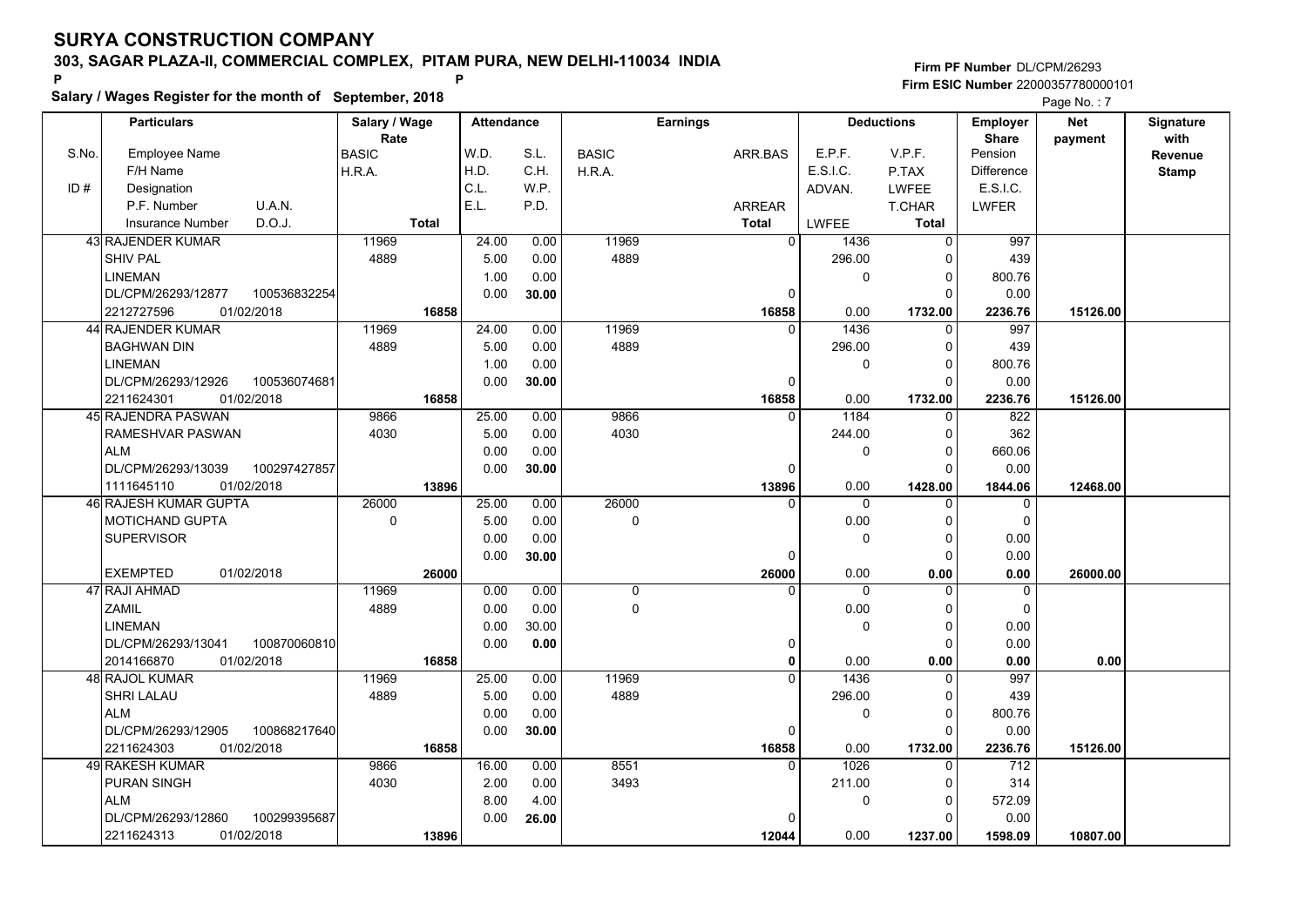**Salary / Wages Register for the month of September, 2018 <sup>P</sup> <sup>P</sup>**

### **Firm PF Number**DL/CPM/26293**Firm ESIC Number** 22000357780000101

|       | <b>Particulars</b>       |              | Salary / Wage |              | <b>Attendance</b> |       |              | <b>Earnings</b> |                |              | <b>Deductions</b> | <b>Employer</b>         | <b>Net</b> | Signature       |
|-------|--------------------------|--------------|---------------|--------------|-------------------|-------|--------------|-----------------|----------------|--------------|-------------------|-------------------------|------------|-----------------|
| S.No. | Employee Name            |              | Rate<br>BASIC |              | W.D.              | S.L.  | <b>BASIC</b> |                 | ARR.BAS        | E.P.F.       | V.P.F.            | <b>Share</b><br>Pension | payment    | with<br>Revenue |
|       | F/H Name                 |              | H.R.A.        |              | H.D.              | C.H.  | H.R.A.       |                 |                | E.S.I.C.     | P.TAX             | <b>Difference</b>       |            | <b>Stamp</b>    |
| ID#   | Designation              |              |               |              | C.L.              | W.P.  |              |                 |                | ADVAN.       | <b>LWFEE</b>      | E.S.I.C.                |            |                 |
|       | P.F. Number              | U.A.N.       |               |              | E.L.              | P.D.  |              |                 | <b>ARREAR</b>  |              | T.CHAR            | <b>LWFER</b>            |            |                 |
|       | <b>Insurance Number</b>  | D.O.J.       |               | <b>Total</b> |                   |       |              |                 | <b>Total</b>   | <b>LWFEE</b> | Total             |                         |            |                 |
|       | 50 RAKESH KUMAR          |              | 11969         |              | 24.00             | 0.00  | 11969        |                 | $\overline{0}$ | 1436         | $\mathbf 0$       | 997                     |            |                 |
|       | <b>SHIV KUMAR</b>        |              | 4889          |              | 5.00              | 0.00  | 4889         |                 |                | 296.00       | 0                 | 439                     |            |                 |
|       | <b>LINEMAN</b>           |              |               |              | 1.00              | 0.00  |              |                 |                | 0            | $\mathbf 0$       | 800.76                  |            |                 |
|       | DL/CPM/26293/12879       | 100868077708 |               |              | 0.00              | 30.00 |              |                 | $\Omega$       |              | $\Omega$          | 0.00                    |            |                 |
|       | 1112966934<br>01/02/2018 |              |               | 16858        |                   |       |              |                 | 16858          | 0.00         | 1732.00           | 2236.76                 | 15126.00   |                 |
|       | 51 RAKESH KUMAR          |              | 11969         |              | 25.00             | 0.00  | 11969        |                 | $\Omega$       | 1436         | $\mathbf 0$       | 997                     |            |                 |
|       | <b>HARI RAM</b>          |              | 4889          |              | 5.00              | 0.00  | 4889         |                 |                | 296.00       | 0                 | 439                     |            |                 |
|       | <b>ALM</b>               |              |               |              | 0.00              | 0.00  |              |                 |                | 0            | $\mathbf 0$       | 800.76                  |            |                 |
|       | DL/CPM/26293/12906       | 100299395694 |               |              | 0.00              | 30.00 |              |                 | 0              |              | $\mathbf 0$       | 0.00                    |            |                 |
|       | 2212966936<br>01/02/2018 |              |               | 16858        |                   |       |              |                 | 16858          | 0.00         | 1732.00           | 2236.76                 | 15126.00   |                 |
|       | 52 RAKESH KUMAR          |              | 9866          |              | 25.00             | 0.00  | 9866         |                 | 0              | 1184         | 0                 | 822                     |            |                 |
|       | <b>RAJAN</b>             |              | 4030          |              | 5.00              | 0.00  | 4030         |                 |                | 244.00       | $\mathbf 0$       | 362                     |            |                 |
|       | <b>ALM</b>               |              |               |              | 0.00              | 0.00  |              |                 |                | 0            | $\mathbf 0$       | 660.06                  |            |                 |
|       | DL/CPM/26293/12907       | 100865898966 |               |              | 0.00              | 30.00 |              |                 | $\Omega$       |              | $\Omega$          | 0.00                    |            |                 |
|       | 2211685737<br>01/02/2018 |              |               | 13896        |                   |       |              |                 | 13896          | 0.00         | 1428.00           | 1844.06                 | 12468.00   |                 |
|       | 53 RAM BARAN             |              | 11969         |              | 25.00             | 0.00  | 11969        |                 | $\Omega$       | 1436         | $\mathbf 0$       | 997                     |            |                 |
|       | <b>KALLU</b>             |              | 4889          |              | 5.00              | 0.00  | 4889         |                 |                | 296.00       | $\mathbf 0$       | 439                     |            |                 |
|       | <b>LINEMAN</b>           |              |               |              | 0.00              | 0.00  |              |                 |                | 0            | $\mathbf 0$       | 800.76                  |            |                 |
|       | DL/CPM/26293/12928       | 100868657150 |               |              | 0.00              | 30.00 |              |                 | 0              |              | $\mathbf 0$       | 0.00                    |            |                 |
|       | 2211685743<br>01/02/2018 |              |               | 16858        |                   |       |              |                 | 16858          | 0.00         | 1732.00           | 2236.76                 | 15126.00   |                 |
|       | 54 RAM DHANI             |              | 11969         |              | 25.00             | 0.00  | 11969        |                 | $\Omega$       | 1436         | $\Omega$          | 997                     |            |                 |
|       | <b>RAM DIN</b>           |              | 4889          |              | 5.00              | 0.00  | 4889         |                 |                | 296.00       | $\Omega$          | 439                     |            |                 |
|       | <b>LINEMAN</b>           |              |               |              | 0.00              | 0.00  |              |                 |                | 0            | $\mathbf 0$       | 800.76                  |            |                 |
|       | DL/CPM/26293/12898       | 100866162934 |               |              | 0.00              | 30.00 |              |                 | 0              |              | $\Omega$          | 0.00                    |            |                 |
|       | 01/02/2018<br>1114810592 |              |               | 16858        |                   |       |              |                 | 16858          | 0.00         | 1732.00           | 2236.76                 | 15126.00   |                 |
|       | 55 RAM KARAN             |              | 9866          |              | 24.00             | 0.00  | 9866         |                 | $\Omega$       | 1184         | $\mathbf 0$       | 822                     |            |                 |
|       | <b>VISHRAM</b>           |              | 4030          |              | 5.00              | 0.00  | 4030         |                 |                | 244.00       | 0                 | 362                     |            |                 |
|       | <b>ALM</b>               |              |               |              | 1.00              | 0.00  |              |                 |                | 0            | $\mathbf 0$       | 660.06                  |            |                 |
|       | DL/CPM/26293/12861       | 100869846871 |               |              | 0.00              | 30.00 |              |                 | 0              |              | $\Omega$          | 0.00                    |            |                 |
|       | 2211624323<br>01/02/2018 |              |               | 13896        |                   |       |              |                 | 13896          | 0.00         | 1428.00           | 1844.06                 | 12468.00   |                 |
|       | 56 RAM KISHOR            |              | 11969         |              | 20.00             | 0.00  | 11969        |                 | $\Omega$       | 1436         | $\Omega$          | 997                     |            |                 |
|       | <b>GHURU PRASAD</b>      |              | 4889          |              | 4.00              | 0.00  | 4889         |                 |                | 296.00       | $\mathbf 0$       | 439                     |            |                 |
|       | <b>LINEMAN</b>           |              |               |              | 6.00              | 0.00  |              |                 |                | 0            | $\mathbf 0$       | 800.76                  |            |                 |
|       | DL/CPM/26293/12897       | 100536814556 |               |              | 0.00              | 30.00 |              |                 | $\Omega$       |              | $\mathbf 0$       | 0.00                    |            |                 |
|       | 01/02/2018<br>1111624328 |              |               | 16858        |                   |       |              |                 | 16858          | 0.00         | 1732.00           | 2236.76                 | 15126.00   |                 |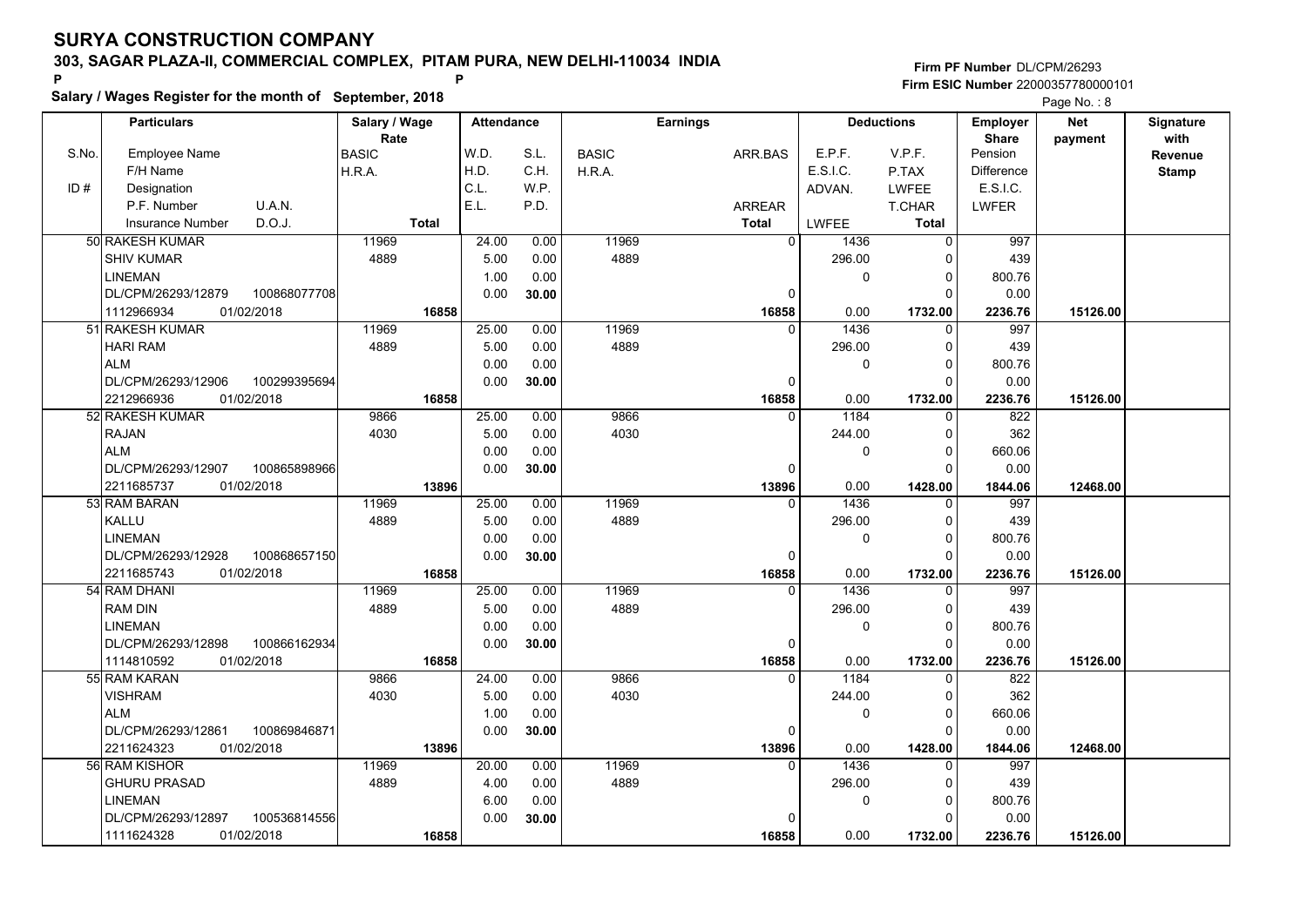**Salary / Wages Register for the month of September, 2018 <sup>P</sup> <sup>P</sup>**

### **Firm PF Number**DL/CPM/26293**Firm ESIC Number** 22000357780000101

|       | <b>Particulars</b>                 | Salary / Wage        | <b>Attendance</b> |       |              | <b>Earnings</b> |                        | <b>Deductions</b> | Employer                | <b>Net</b> | Signature<br>with |
|-------|------------------------------------|----------------------|-------------------|-------|--------------|-----------------|------------------------|-------------------|-------------------------|------------|-------------------|
| S.No. | Employee Name                      | Rate<br><b>BASIC</b> | W.D.              | S.L.  | <b>BASIC</b> | ARR.BAS         | E.P.F.                 | V.P.F.            | <b>Share</b><br>Pension | payment    | <b>Revenue</b>    |
|       | F/H Name                           | H.R.A.               | H.D.              | C.H.  | H.R.A.       |                 | E.S.I.C.               | P.TAX             | <b>Difference</b>       |            | <b>Stamp</b>      |
| ID#   | Designation                        |                      | C.L.              | W.P.  |              |                 | ADVAN.                 | <b>LWFEE</b>      | E.S.I.C.                |            |                   |
|       | U.A.N.<br>P.F. Number              |                      | E.L.              | P.D.  |              | <b>ARREAR</b>   |                        | T.CHAR            | <b>LWFER</b>            |            |                   |
|       | D.O.J.<br>Insurance Number         | <b>Total</b>         |                   |       |              | Total           | <b>LWFEE</b>           | <b>Total</b>      |                         |            |                   |
|       | 57 RAM NARESH                      | 9866                 | 24.00             | 0.00  | 9866         |                 | $\overline{0}$<br>1184 | 0                 | 822                     |            |                   |
|       | <b>GHURU PRASAD</b>                | 4030                 | 5.00              | 0.00  | 4030         |                 | 244.00                 | $\mathbf 0$       | 362                     |            |                   |
|       | <b>ALM</b>                         |                      | 1.00              | 0.00  |              |                 | $\Omega$               | $\mathbf 0$       | 660.06                  |            |                   |
|       | DL/CPM/26293/12865<br>100860895402 |                      | 0.00              | 30.00 |              | 0               |                        | $\Omega$          | 0.00                    |            |                   |
|       | 01/02/2018<br>2211645115           | 13896                |                   |       |              | 13896           | 0.00                   | 1428.00           | 1844.06                 | 12468.00   |                   |
|       | 58 RAM PRAKASH KHURANA             | 26000                | 20.00             | 0.00  | 20800        | U               | $\mathbf{0}$           | $\mathbf 0$       | $\mathbf 0$             |            |                   |
|       | <b>JESA RAM KHURANA</b>            | $\mathbf 0$          | 4.00              | 0.00  | $\mathbf 0$  |                 | 0.00                   | $\mathbf 0$       | $\mathbf 0$             |            |                   |
|       | DISTT CORDI.                       |                      | 0.00              | 6.00  |              |                 | 0                      | $\mathbf 0$       | 0.00                    |            |                   |
|       |                                    |                      | 0.00              | 24.00 |              | 0               |                        | $\mathbf 0$       | 0.00                    |            |                   |
|       | 01/02/2018<br><b>EXEMPTED</b>      | 26000                |                   |       |              | 20800           | 0.00                   | 0.00              | 0.00                    | 20800.00   |                   |
|       | 59 RAM PRASAD                      | 11969                | 25.00             | 0.00  | 11969        | $\Omega$        | 1436                   | 0                 | 997                     |            |                   |
|       | RAGHUBIR PRASAD                    | 4889                 | 5.00              | 0.00  | 4889         |                 | 296.00                 | $\mathbf 0$       | 439                     |            |                   |
|       | <b>FOREMAN</b>                     |                      | 0.00              | 0.00  |              |                 | 0                      | $\mathbf 0$       | 800.76                  |            |                   |
|       | DL/CPM/26293/13226<br>100865807603 |                      | 0.00              | 30.00 |              | $\Omega$        |                        | $\Omega$          | 0.00                    |            |                   |
|       | 1111624329<br>01/02/2018           | 16858                |                   |       |              | 16858           | 0.00                   | 1732.00           | 2236.76                 | 15126.00   |                   |
|       | 60 RAMESH CHAND                    | 11969                | 25.00             | 0.00  | 11969        | $\Omega$        | 1436                   | $\mathbf 0$       | 997                     |            |                   |
|       | <b>PUTANI</b>                      | 4889                 | 5.00              | 0.00  | 4889         |                 | 296.00                 | $\mathbf 0$       | 439                     |            |                   |
|       | <b>LINEMAN</b>                     |                      | 0.00              | 0.00  |              |                 | $\Omega$               | $\Omega$          | 800.76                  |            |                   |
|       | DL/CPM/26293/12920<br>100629686155 |                      | 0.00              | 30.00 |              | $\Omega$        |                        | $\Omega$          | 0.00                    |            |                   |
|       | 2211624336<br>01/02/2018           | 16858                |                   |       |              | 16858           | 0.00                   | 1732.00           | 2236.76                 | 15126.00   |                   |
|       | 61 RAMU VERMA                      | 11969                | 24.00             | 0.00  | 11969        | $\Omega$        | 1436                   | $\Omega$          | 997                     |            |                   |
|       | <b>MANARE VERMA</b>                | 4889                 | 5.00              | 0.00  | 4889         |                 | 296.00                 | 0                 | 439                     |            |                   |
|       | <b>LINEMAN</b>                     |                      | 1.00              | 0.00  |              |                 | 0                      | $\mathbf 0$       | 800.76                  |            |                   |
|       | DL/CPM/26293/12857<br>100536822319 |                      | 0.00              | 30.00 |              | 0               |                        | $\mathbf 0$       | 0.00                    |            |                   |
|       | 2211685747<br>01/02/2018           | 16858                |                   |       |              | 16858           | 0.00                   | 1732.00           | 2236.76                 | 15126.00   |                   |
|       | 62 RANJIT KUMAR                    | 9866                 | 25.00             | 0.00  | 9866         |                 | 1184<br>0              | $\mathbf 0$       | 822                     |            |                   |
|       | <b>RAM DAYAL</b>                   | 4030                 | 5.00              | 0.00  | 4030         |                 | 244.00                 | $\mathbf 0$       | 362                     |            |                   |
|       | <b>ALM</b>                         |                      | 0.00              | 0.00  |              |                 | 0                      | $\mathbf 0$       | 660.06                  |            |                   |
|       | DL/CPM/26293/12892<br>100866157752 |                      | 0.00              | 30.00 |              | 0               |                        | $\Omega$          | 0.00                    |            |                   |
|       | 2014051883<br>01/02/2018           | 13896                |                   |       |              | 13896           | 0.00                   | 1428.00           | 1844.06                 | 12468.00   |                   |
|       | 63 RAVI SHANKAR                    | 11969                | 25.00             | 0.00  | 11969        | $\Omega$        | 1436                   | $\Omega$          | 997                     |            |                   |
|       | <b>RATEE PAL</b>                   | 4889                 | 5.00              | 0.00  | 4889         |                 | 296.00                 | $\mathbf 0$       | 439                     |            |                   |
|       | <b>LINEMAN</b>                     |                      | 0.00              | 0.00  |              |                 | 0                      | $\mathbf 0$       | 800.76                  |            |                   |
|       | DL/CPM/26293/13044<br>100866782827 |                      | 0.00              | 30.00 |              | 0               |                        | $\Omega$          | 0.00                    |            |                   |
|       | 1114810382<br>01/02/2018           | 16858                |                   |       |              | 16858           | 0.00                   | 1732.00           | 2236.76                 | 15126.00   |                   |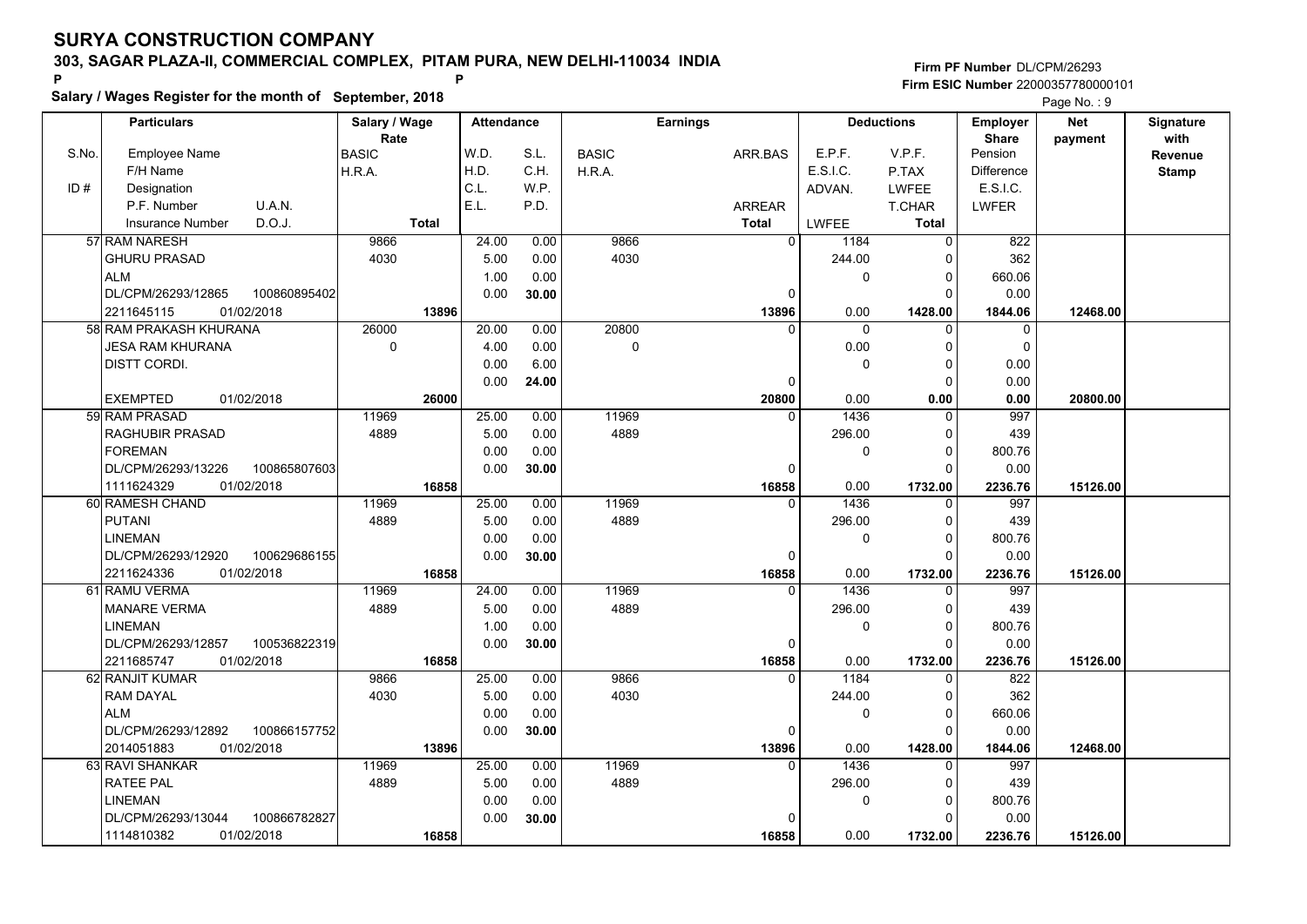**Salary / Wages Register for the month of September, 2018 <sup>P</sup> <sup>P</sup>**

### **Firm PF Number**DL/CPM/26293**Firm ESIC Number** 22000357780000101

|       | <b>Particulars</b>                 | Salary / Wage        | <b>Attendance</b> |       |              | Earnings      |              | <b>Deductions</b> | Employer                | <b>Net</b> | Signature<br>with |
|-------|------------------------------------|----------------------|-------------------|-------|--------------|---------------|--------------|-------------------|-------------------------|------------|-------------------|
| S.No. | Employee Name                      | Rate<br><b>BASIC</b> | W.D.              | S.L.  | <b>BASIC</b> | ARR.BAS       | E.P.F.       | V.P.F.            | <b>Share</b><br>Pension | payment    | <b>Revenue</b>    |
|       | F/H Name                           | H.R.A.               | H.D.              | C.H.  | H.R.A.       |               | E.S.I.C.     | P.TAX             | Difference              |            | <b>Stamp</b>      |
| ID#   | Designation                        |                      | C.L.              | W.P.  |              |               | ADVAN.       | <b>LWFEE</b>      | E.S.I.C.                |            |                   |
|       | U.A.N.<br>P.F. Number              |                      | E.L.              | P.D.  |              | <b>ARREAR</b> |              | T.CHAR            | <b>LWFER</b>            |            |                   |
|       | D.O.J.<br><b>Insurance Number</b>  | <b>Total</b>         |                   |       |              | <b>Total</b>  | <b>LWFEE</b> | <b>Total</b>      |                         |            |                   |
|       | 64 RAVI SHANKER                    | 9866                 | 24.00             | 0.00  | 9866         | $\Omega$      | 1184         | 0                 | 822                     |            |                   |
|       | <b>SHRI RAM</b>                    | 4030                 | 5.00              | 0.00  | 4030         |               | 244.00       | $\mathbf 0$       | 362                     |            |                   |
|       | <b>ALM</b>                         |                      | 1.00              | 0.00  |              |               | 0            | $\mathbf 0$       | 660.06                  |            |                   |
|       | DL/CPM/26293/12866<br>100868229676 |                      | 0.00              | 30.00 |              | $\Omega$      |              | $\Omega$          | 0.00                    |            |                   |
|       | 2211711751<br>01/02/2018           | 13896                |                   |       |              | 13896         | 0.00         | 1428.00           | 1844.06                 | 12468.00   |                   |
|       | 65 RAVINDER                        | 9866                 | 22.00             | 0.00  | 9866         | $\Omega$      | 1184         | $\mathbf 0$       | 822                     |            |                   |
|       | <b>SHRI LAL JI</b>                 | 4030                 | 5.00              | 0.00  | 4030         |               | 244.00       | $\mathbf 0$       | 362                     |            |                   |
|       | <b>ALM</b>                         |                      | 3.00              | 0.00  |              |               | 0            | $\mathbf 0$       | 660.06                  |            |                   |
|       | DL/CPM/26293/12917<br>100868217459 |                      | 0.00              | 30.00 |              | 0             |              | $\Omega$          | 0.00                    |            |                   |
|       | 01/02/2018<br>1111624337           | 13896                |                   |       |              | 13896         | 0.00         | 1428.00           | 1844.06                 | 12468.00   |                   |
|       | 66 SANTOSH KUMAR                   | 11969                | 20.00             | 0.00  | 9575         | $\Omega$      | 1149         | 0                 | 798                     |            |                   |
|       | <b>RAM PRASAD</b>                  | 4889                 | 4.00              | 0.00  | 3911         |               | 236.00       | $\mathbf 0$       | 351                     |            |                   |
|       | <b>LINEMAN</b>                     |                      | 0.00              | 6.00  |              |               | 0            | $\mathbf 0$       | 640.59                  |            |                   |
|       | DL/CPM/26293/12858<br>100866254934 |                      | 0.00              | 24.00 |              | $\Omega$      |              | $\Omega$          | 0.00                    |            |                   |
|       | 2211645355<br>01/02/2018           | 16858                |                   |       |              | 13486         | 0.00         | 1385.00           | 1789.59                 | 12101.00   |                   |
|       | 67 SANTOSH KUMAR                   | 11969                | 24.00             | 0.00  | 11969        | $\Omega$      | 1436         | $\mathbf 0$       | 997                     |            |                   |
|       | <b>RAM KUMAR</b>                   | 4889                 | 5.00              | 0.00  | 4889         |               | 296.00       | $\mathbf 0$       | 439                     |            |                   |
|       | <b>LINEMAN</b>                     |                      | 1.00              | 0.00  |              |               | $\Omega$     | $\mathbf 0$       | 800.76                  |            |                   |
|       | DL/CPM/26293/12881<br>100866200544 |                      | 0.00              | 30.00 |              | $\Omega$      |              | $\Omega$          | 0.00                    |            |                   |
|       | 2211624342<br>01/02/2018           | 16858                |                   |       |              | 16858         | 0.00         | 1732.00           | 2236.76                 | 15126.00   |                   |
|       | 68 SAPTMI LAL                      | 9866                 | 25.00             | 0.00  | 9866         | $\Omega$      | 1184         | $\Omega$          | 822                     |            |                   |
|       | <b>BHAI LAL</b>                    | 4030                 | 5.00              | 0.00  | 4030         |               | 244.00       | $\mathbf 0$       | 362                     |            |                   |
|       | <b>ALM</b>                         |                      | 0.00              | 0.00  |              |               | 0            | $\mathbf 0$       | 660.06                  |            |                   |
|       | DL/CPM/26293/13042<br>100859212210 |                      | 0.00              | 30.00 |              | 0             |              | $\mathbf 0$       | 0.00                    |            |                   |
|       | 2211645356<br>01/02/2018           | 13896                |                   |       |              | 13896         | 0.00         | 1428.00           | 1844.06                 | 12468.00   |                   |
|       | 69 SHISHPAL                        | 9866                 | 3.00              | 0.00  | 987          | $\Omega$      | 118          | $\Omega$          | 82                      |            |                   |
|       | <b>KARIPAL SINGH</b>               | 4030                 | 0.00              | 0.00  | 403          |               | 25.00        | $\mathbf 0$       | 36                      |            |                   |
|       | <b>ALM</b>                         |                      | 0.00              | 27.00 |              |               | 0            | 0                 | 66.03                   |            |                   |
|       | 100862316087<br>DL/CPM/26293/12932 |                      | 0.00              | 3.00  |              | $\Omega$      |              | $\Omega$          | 0.00                    |            |                   |
|       | 2211624343<br>01/02/2018           | 13896                |                   |       |              | 1390          | 0.00         | 143.00            | 184.03                  | 1247.00    |                   |
|       | 70 SHIV KUMAR                      | 9866                 | 24.00             | 0.00  | 9866         | $\Omega$      | 1184         | $\Omega$          | 822                     |            |                   |
|       | <b>GANGA SARAN</b>                 | 4030                 | 5.00              | 0.00  | 4030         |               | 244.00       | 0                 | 362                     |            |                   |
|       | <b>ALM</b>                         |                      | 1.00              | 0.00  |              |               | $\mathbf{0}$ | $\mathbf 0$       | 660.06                  |            |                   |
|       | DL/CPM/26293/12872<br>100536814470 |                      | 0.00              | 30.00 |              | $\Omega$      |              | $\Omega$          | 0.00                    |            |                   |
|       | 2211624345<br>01/02/2018           | 13896                |                   |       |              | 13896         | 0.00         | 1428.00           | 1844.06                 | 12468.00   |                   |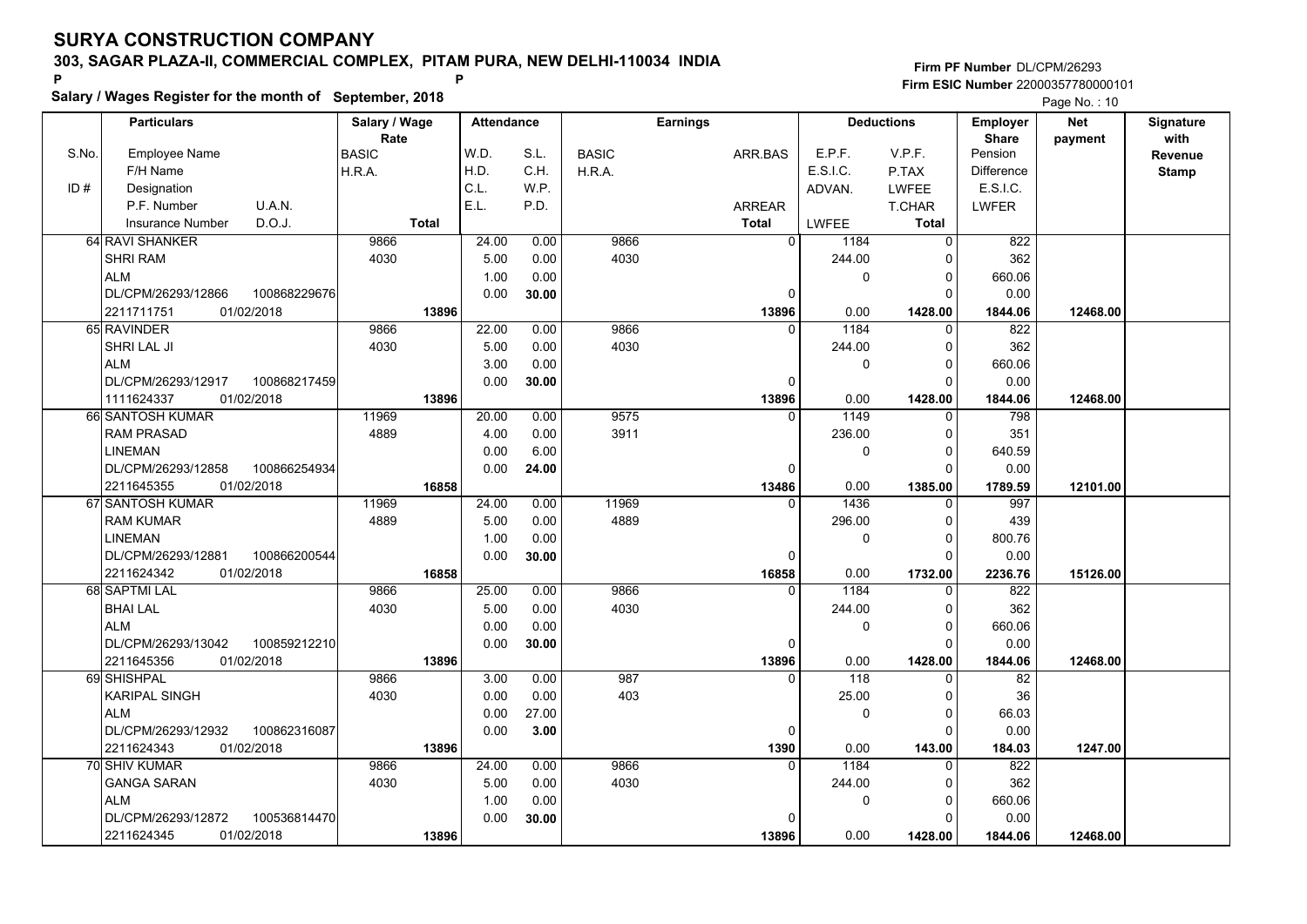**Salary / Wages Register for the month of September, 2018 <sup>P</sup> <sup>P</sup>**

### **Firm PF Number**DL/CPM/26293**Firm ESIC Number** 22000357780000101

|       | <b>Particulars</b>                 | Salary / Wage        | <b>Attendance</b> |       |              | <b>Earnings</b> |              | <b>Deductions</b>       | Employer                | <b>Net</b> | Signature              |
|-------|------------------------------------|----------------------|-------------------|-------|--------------|-----------------|--------------|-------------------------|-------------------------|------------|------------------------|
| S.No. | Employee Name                      | Rate<br><b>BASIC</b> | W.D.              | S.L.  | <b>BASIC</b> | ARR.BAS         | E.P.F.       | V.P.F.                  | <b>Share</b><br>Pension | payment    | with<br><b>Revenue</b> |
|       | F/H Name                           | H.R.A.               | H.D.              | C.H.  | H.R.A.       |                 | E.S.I.C.     | P.TAX                   | <b>Difference</b>       |            | <b>Stamp</b>           |
| ID#   | Designation                        |                      | C.L.              | W.P.  |              |                 | ADVAN.       | <b>LWFEE</b>            | E.S.I.C.                |            |                        |
|       | U.A.N.<br>P.F. Number              |                      | E.L.              | P.D.  |              | ARREAR          |              | <b>T.CHAR</b>           | <b>LWFER</b>            |            |                        |
|       | D.O.J.<br><b>Insurance Number</b>  | <b>Total</b>         |                   |       |              | <b>Total</b>    | <b>LWFEE</b> | Total                   |                         |            |                        |
|       | 71 SHIV PRAKASH                    | 9866                 | 23.00             | 0.00  | 9866         | $\Omega$        | 1184         | 0                       | 822                     |            |                        |
|       | SHIV MANGAL SINGH                  | 4030                 | 5.00              | 0.00  | 4030         |                 | 244.00       | $\Omega$                | 362                     |            |                        |
|       | <b>ALM</b>                         |                      | 2.00              | 0.00  |              |                 | $\Omega$     | $\mathbf 0$             | 660.06                  |            |                        |
|       | DL/CPM/26293/12867<br>100868084077 |                      | 0.00              | 30.00 |              | $\mathbf 0$     |              | $\Omega$                | 0.00                    |            |                        |
|       | 2211624348<br>01/02/2018           | 13896                |                   |       |              | 13896           | 0.00         | 1428.00                 | 1844.06                 | 12468.00   |                        |
|       | 72 SHOBHA LAL                      | 11969                | 16.00             | 0.00  | 9974         | $\Omega$        | 1197         | 0                       | 831                     |            |                        |
|       | <b>MERU LAL</b>                    | 4889                 | 3.00              | 0.00  | 4074         |                 | 246.00       | $\Omega$                | 366                     |            |                        |
|       | <b>LINEMAN</b>                     |                      | 6.00              | 5.00  |              |                 | 0            | $\mathbf 0$             | 667.28                  |            |                        |
|       | DL/CPM/26293/12875<br>100863879997 |                      | 0.00              | 25.00 |              | $\Omega$        |              | $\Omega$                | 0.00                    |            |                        |
|       | 01/02/2018<br>1111624366           | 16858                |                   |       |              | 14048           | 0.00         | 1443.00                 | 1864.28                 | 12605.00   |                        |
|       | 73 SHYAM LAL                       | 11969                | 25.00             | 0.00  | 11969        | $\Omega$        | 1436         | 0                       | 997                     |            |                        |
|       | <b>JAGDAMBA PRASAD</b>             | 4889                 | 5.00              | 0.00  | 4889         |                 | 296.00       | $\Omega$                | 439                     |            |                        |
|       | <b>LINEMAN</b>                     |                      | 0.00              | 0.00  |              |                 | 0            | $\Omega$                | 800.76                  |            |                        |
|       | DL/CPM/26293/12855<br>100536815269 |                      | 0.00              | 30.00 |              | $\mathbf 0$     |              | $\Omega$                | 0.00                    |            |                        |
|       | 2211624363<br>01/02/2018           | 16858                |                   |       |              | 16858           | 0.00         | 1732.00                 | 2236.76                 | 15126.00   |                        |
|       | 74 SUMAN RAI                       | 11969                | 25.00             | 0.00  | 11969        | $\Omega$        | 1436         | $\Omega$                | 997                     |            |                        |
|       | <b>BINDESHWARI RAI</b>             | 4889                 | 5.00              | 0.00  | 4889         |                 | 296.00       | $\Omega$                | 439                     |            |                        |
|       | <b>LINEMAN</b>                     |                      | 0.00              | 0.00  |              |                 | 0            | $\Omega$                | 800.76                  |            |                        |
|       | DL/CPM/26293/12869<br>100859425304 |                      | 0.00              | 30.00 |              | $\mathbf 0$     |              | $\Omega$                | 0.00                    |            |                        |
|       | 2211711735<br>01/02/2018           | 16858                |                   |       |              | 16858           | 0.00         | 1732.00                 | 2236.76                 | 15126.00   |                        |
|       | 75 SUNDER LAL                      | 11969                | 25.00             | 0.00  | 11969        | $\Omega$        | 1436         | $\Omega$                | 997                     |            |                        |
|       | <b>MAIYAI DEEN</b>                 | 4889                 | 5.00              | 0.00  | 4889         |                 | 296.00       | $\Omega$                | 439                     |            |                        |
|       | <b>LINEMAN</b>                     |                      | 0.00              | 0.00  |              |                 | 0            | $\mathbf 0$             | 800.76                  |            |                        |
|       | DL/CPM/26293/12856<br>100863535107 |                      | 0.00              | 30.00 |              | 0               |              | $\Omega$                | 0.00                    |            |                        |
|       | 1114811251<br>01/02/2018           | 16858                |                   |       |              | 16858           | 0.00         | 1732.00                 | 2236.76                 | 15126.00   |                        |
|       | 76 SUNIL KUMAR                     | 11969                | 24.00             | 0.00  | 11969        | $\Omega$        | 1436         | $\Omega$                | 997                     |            |                        |
|       | <b>GOVERDHAN KUMAR</b>             | 4889                 | 5.00              | 0.00  | 4889         |                 | 296.00       | $\Omega$                | 439                     |            |                        |
|       | <b>LINEMAN</b>                     |                      | 1.00              | 0.00  |              |                 | 0            | $\mathbf 0$             | 800.76                  |            |                        |
|       | 100536804242<br>DL/CPM/26293/12884 |                      | 0.00              | 30.00 |              | $\mathbf 0$     |              | $\Omega$                | 0.00                    |            |                        |
|       | 2211624422<br>01/02/2018           | 16858                |                   |       |              | 16858           | 0.00         | 1732.00                 | 2236.76                 | 15126.00   |                        |
|       | <b>77 SURENDRA KUMAR</b>           | 9866                 | 25.00             | 0.00  | 9866<br>4030 | $\Omega$        | 1184         | $\Omega$                | 822<br>362              |            |                        |
|       | <b>VISHRAM</b>                     | 4030                 | 5.00              | 0.00  |              |                 | 244.00       | $\mathbf 0$             |                         |            |                        |
|       | <b>ALM</b>                         |                      | 0.00              | 0.00  |              |                 | 0            | $\mathbf 0$<br>$\Omega$ | 660.06                  |            |                        |
|       | DL/CPM/26293/12933<br>100869847143 |                      | 0.00              | 30.00 |              | $\Omega$        |              |                         | 0.00                    |            |                        |
|       | 2213306585<br>01/02/2018           | 13896                |                   |       |              | 13896           | 0.00         | 1428.00                 | 1844.06                 | 12468.00   |                        |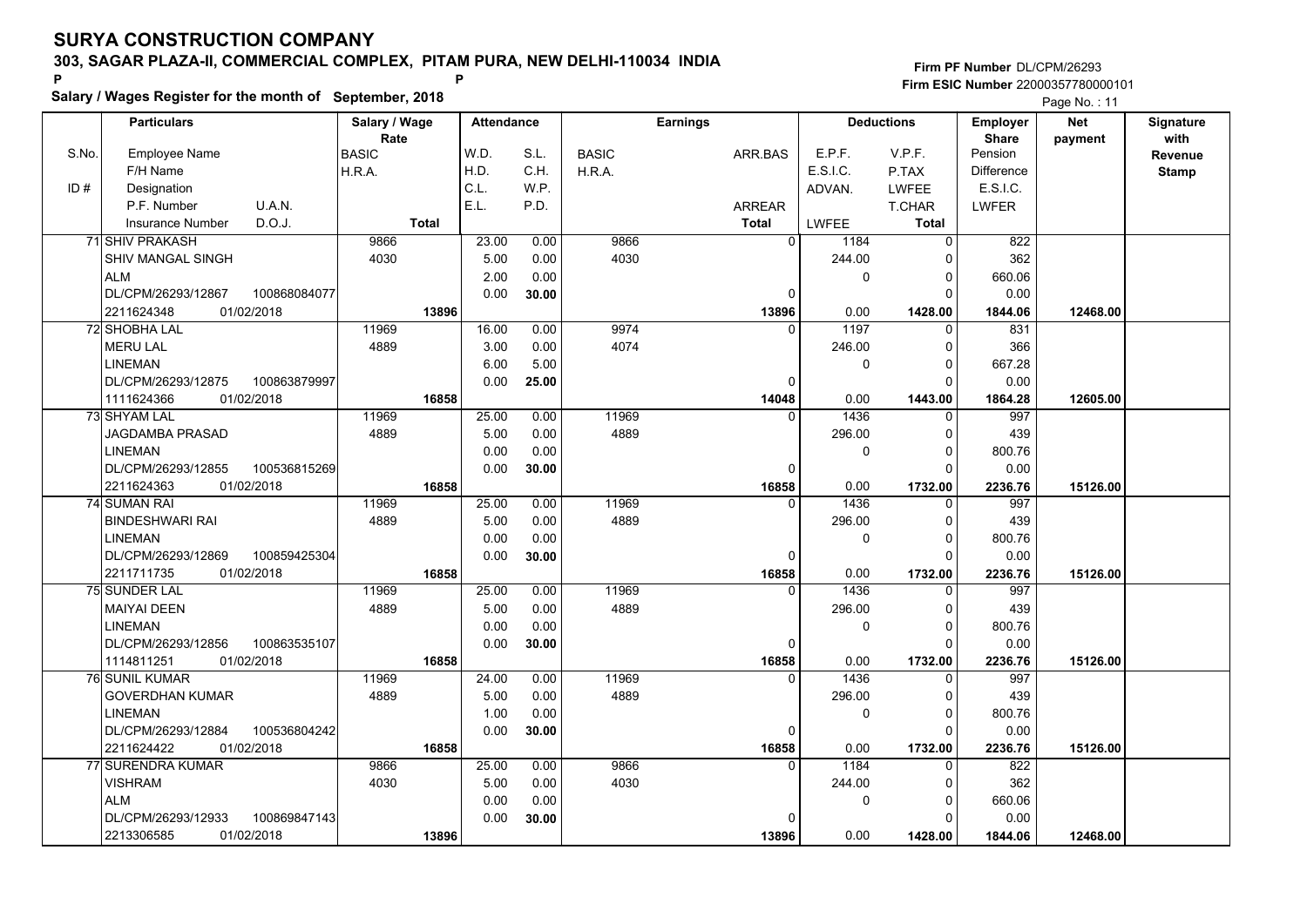**Salary / Wages Register for the month of September, 2018 <sup>P</sup> <sup>P</sup>**

### **Firm PF Number**DL/CPM/26293**Firm ESIC Number** 22000357780000101

|       | <b>Particulars</b>                 | Salary / Wage        | <b>Attendance</b> |       |              | <b>Earnings</b> |              | <b>Deductions</b> | Employer                | <b>Net</b> | Signature              |
|-------|------------------------------------|----------------------|-------------------|-------|--------------|-----------------|--------------|-------------------|-------------------------|------------|------------------------|
| S.No. | Employee Name                      | Rate<br><b>BASIC</b> | W.D.              | S.L.  | <b>BASIC</b> | ARR.BAS         | E.P.F.       | V.P.F.            | <b>Share</b><br>Pension | payment    | with<br><b>Revenue</b> |
|       | F/H Name                           | H.R.A.               | H.D.              | C.H.  | H.R.A.       |                 | E.S.I.C.     | P.TAX             | <b>Difference</b>       |            | <b>Stamp</b>           |
| ID#   | Designation                        |                      | C.L.              | W.P.  |              |                 | ADVAN.       | <b>LWFEE</b>      | E.S.I.C.                |            |                        |
|       | U.A.N.<br>P.F. Number              |                      | E.L.              | P.D.  |              | ARREAR          |              | <b>T.CHAR</b>     | <b>LWFER</b>            |            |                        |
|       | D.O.J.<br><b>Insurance Number</b>  | <b>Total</b>         |                   |       |              | <b>Total</b>    | <b>LWFEE</b> | Total             |                         |            |                        |
|       | 78 SUSHIL KUMAR                    | 9866                 | 24.00             | 0.00  | 9866         | $\Omega$        | 1184         | 0                 | 822                     |            |                        |
|       | <b>SHYAM LAL</b>                   | 4030                 | 5.00              | 0.00  | 4030         |                 | 244.00       | $\Omega$          | 362                     |            |                        |
|       | <b>ALM</b>                         |                      | 1.00              | 0.00  |              |                 | $\Omega$     | $\mathbf 0$       | 660.06                  |            |                        |
|       | DL/CPM/26293/12913<br>100868288643 |                      | 0.00              | 30.00 |              | $\mathbf 0$     |              | $\Omega$          | 0.00                    |            |                        |
|       | 2211624429<br>01/02/2018           | 13896                |                   |       |              | 13896           | 0.00         | 1428.00           | 1844.06                 | 12468.00   |                        |
|       | 79 TOTA RAM                        | 11969                | 21.00             | 0.00  | 11969        | $\Omega$        | 1436         | 0                 | 997                     |            |                        |
|       | <b>KIRPAL SINGH</b>                | 4889                 | 5.00              | 0.00  | 4889         |                 | 296.00       | $\Omega$          | 439                     |            |                        |
|       | <b>LINEMAN</b>                     |                      | 4.00              | 0.00  |              |                 | 0            | $\Omega$          | 800.76                  |            |                        |
|       | DL/CPM/26293/12929<br>100536826695 |                      | 0.00              | 30.00 |              | $\mathbf 0$     |              | $\Omega$          | 0.00                    |            |                        |
|       | 2211624432<br>01/02/2018           | 16858                |                   |       |              | 16858           | 0.00         | 1732.00           | 2236.76                 | 15126.00   |                        |
|       | 80 TUTTY                           | 9866                 | 24.00             | 0.00  | 9866         | $\Omega$        | 1184         | 0                 | 822                     |            |                        |
|       | <b>KALLU RAM</b>                   | 4030                 | 5.00              | 0.00  | 4030         |                 | 244.00       | $\Omega$          | 362                     |            |                        |
|       | <b>ALM</b>                         |                      | 1.00              | 0.00  |              |                 | 0            | $\Omega$          | 660.06                  |            |                        |
|       | DL/CPM/26293/12936<br>100862174305 |                      | 0.00              | 30.00 |              | $\mathbf 0$     |              | $\Omega$          | 0.00                    |            |                        |
|       | 2211851716<br>01/02/2018           | 13896                |                   |       |              | 13896           | 0.00         | 1428.00           | 1844.06                 | 12468.00   |                        |
|       | 81 UMESH KUMAR                     | 9866                 | 25.00             | 0.00  | 9866         | $\Omega$        | 1184         | $\Omega$          | 822                     |            |                        |
|       | LATE. SATYANARAYAN                 | 4030                 | 5.00              | 0.00  | 4030         |                 | 244.00       | $\Omega$          | 362                     |            |                        |
|       | <b>ALM</b>                         |                      | 0.00              | 0.00  |              |                 | 0            | $\Omega$          | 660.06                  |            |                        |
|       | DL/CPM/26293/12937<br>100863037051 |                      | 0.00              | 30.00 |              | $\mathbf 0$     |              | $\Omega$          | 0.00                    |            |                        |
|       | 2014013279<br>01/02/2018           | 13896                |                   |       |              | 13896           | 0.00         | 1428.00           | 1844.06                 | 12468.00   |                        |
|       | 82 VEERENDRA KUMAR                 | 9866                 | 25.00             | 0.00  | 9866         | $\Omega$        | 1184         | $\Omega$          | 822                     |            |                        |
|       | <b>SHIV PAL</b>                    | 4030                 | 5.00              | 0.00  | 4030         |                 | 244.00       | $\Omega$          | 362                     |            |                        |
|       | <b>ALM</b>                         |                      | 0.00              | 0.00  |              |                 | 0            | $\mathbf 0$       | 660.06                  |            |                        |
|       | DL/CPM/26293/12893<br>100868089911 |                      | 0.00              | 30.00 |              | 0               |              | $\Omega$          | 0.00                    |            |                        |
|       | 2014051866<br>01/02/2018           | 13896                |                   |       |              | 13896           | 0.00         | 1428.00           | 1844.06                 | 12468.00   |                        |
|       | 83 VIJAY                           | 11969                | 23.00             | 0.00  | 11969        | $\Omega$        | 1436         | $\Omega$          | 997                     |            |                        |
|       | <b>GURU CHARAN</b>                 | 4889                 | 5.00              | 0.00  | 4889         |                 | 296.00       | $\Omega$          | 439                     |            |                        |
|       | <b>LINEMAN</b>                     |                      | 2.00              | 0.00  |              |                 | 0            | $\mathbf 0$       | 800.76                  |            |                        |
|       | 100861100575<br>DL/CPM/26293/12883 |                      | 0.00              | 30.00 |              | $\mathbf 0$     |              | $\Omega$          | 0.00                    |            |                        |
|       | 1111645369<br>01/02/2018           | 16858                |                   |       |              | 16858           | 0.00         | 1732.00           | 2236.76                 | 15126.00   |                        |
|       | 84 VIKRANT KUMAR SINGH             | 21000                | 25.00             | 0.00  | 21000        | $\Omega$        | $\Omega$     | $\Omega$          | $\Omega$                |            |                        |
|       | <b>BHOLA SINGH</b>                 | $\mathbf 0$          | 5.00              | 0.00  | $\mathbf 0$  |                 | 368.00       | $\Omega$          | 0                       |            |                        |
|       | <b>SUPERVISOR</b>                  |                      | 0.00              | 0.00  |              |                 | 0            | $\mathbf 0$       | 997.50                  |            |                        |
|       |                                    |                      | 0.00              | 30.00 |              | $\Omega$        |              | $\Omega$          | 0.00                    |            |                        |
|       | 2214404973<br>14/05/2018           | 21000                |                   |       |              | 21000           | 0.00         | 368.00            | 997.50                  | 20632.00   |                        |